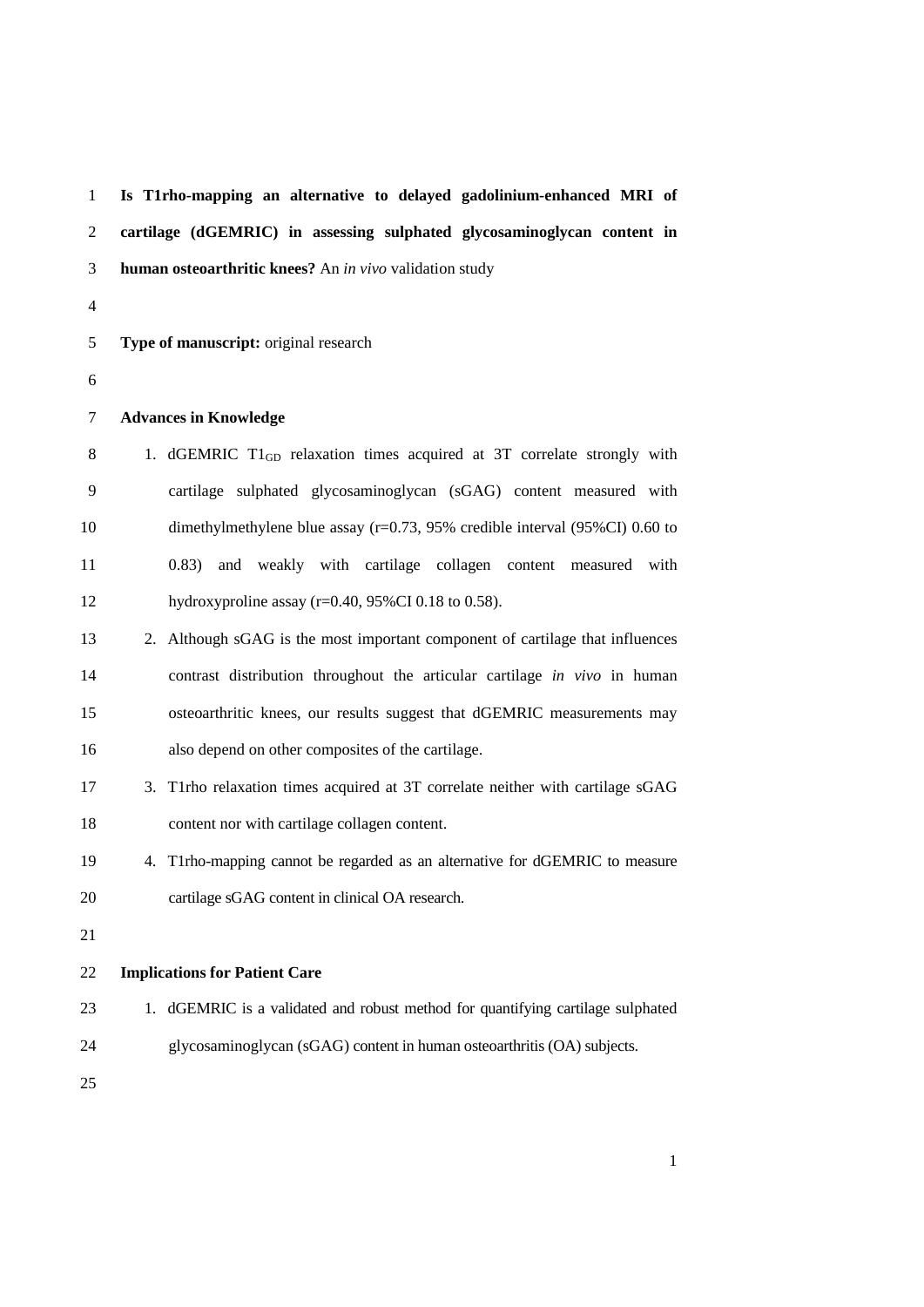# **Summary Statement**

- Although the technique is not completely sGAG specific and requires a contrast agent,
- dGEMRIC is a validated and robust method for quantifying cartilage sGAG content in
- human OA subjects whereas T1rho-mapping appears not suitable for this purpose.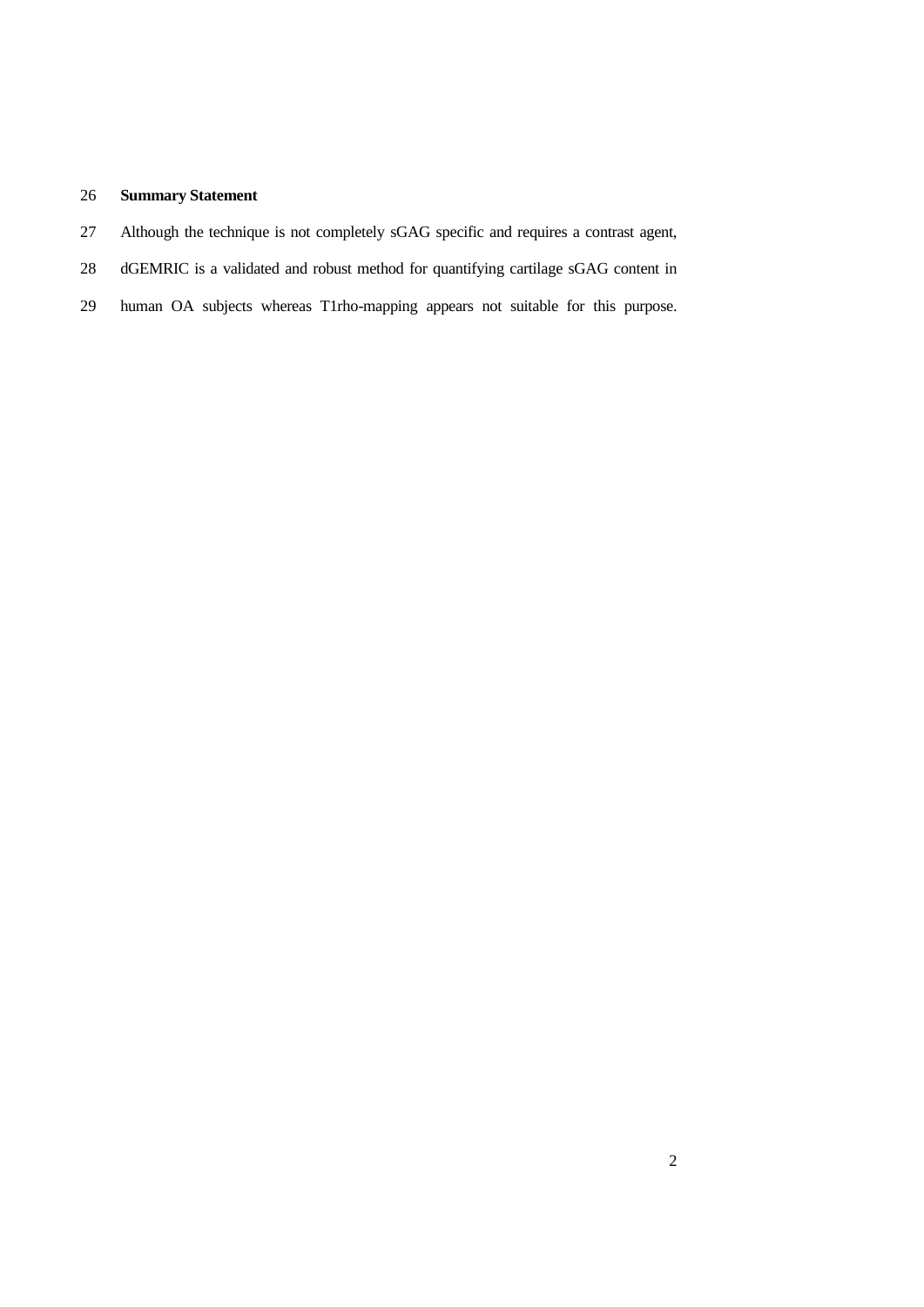### **Abstract**

## **Purpose**

 The aim of our study was to determine if T1rho-mapping can be used as an alternative to dGEMRIC for quantifying cartilage biochemical composition *in vivo* in human OA knees.

### **Materials and Methods**

 Institutional review board study approval and written informed consent from participants was obtained. Twelve knee OA patients underwent dGEMRIC and T1rho-mapping at 3T before total knee replacement (TKR). Outcomes of dGEMRIC and T1rho-mapping were calculated in 6 cartilage regions of interest (ROI). Femoral and tibial cartilage were harvested during TKR. Cartilage sGAG and collagen content were assessed with dimethylmethylene blue and hydroxyproline assays, respectively. A four-dimensional multivariate mixed-effects model was used to simultaneously assess the correlation between outcomes of dGEMRIC, outcomes of T1rho-mapping, sGAG, and collagen content of the articular cartilage.

### **Results**

 DGEMRIC T1 relaxation times correlated strongly with cartilage sGAG (r=0.73, 95% credible interval (95%CI) 0.60-0.83) and weakly with cartilage collagen content (r=0.40, 95%CI 0.18-0.58). T1rho relaxation times did not correlate with cartilage sGAG (r=0.04, 95%CI -0.21-0.28), nor with cartilage collagen content (r=- 0.05, 95%CI -0.31-0.20).

### **Conclusion**

 dGEMRIC can accurately measure cartilage sGAG content *in vivo* in human knee OA subjects whereas T1rho-mapping appears not suitable for this purpose. Although the technique is not completely sGAG specific and requires a contrast agent, dGEMRIC is a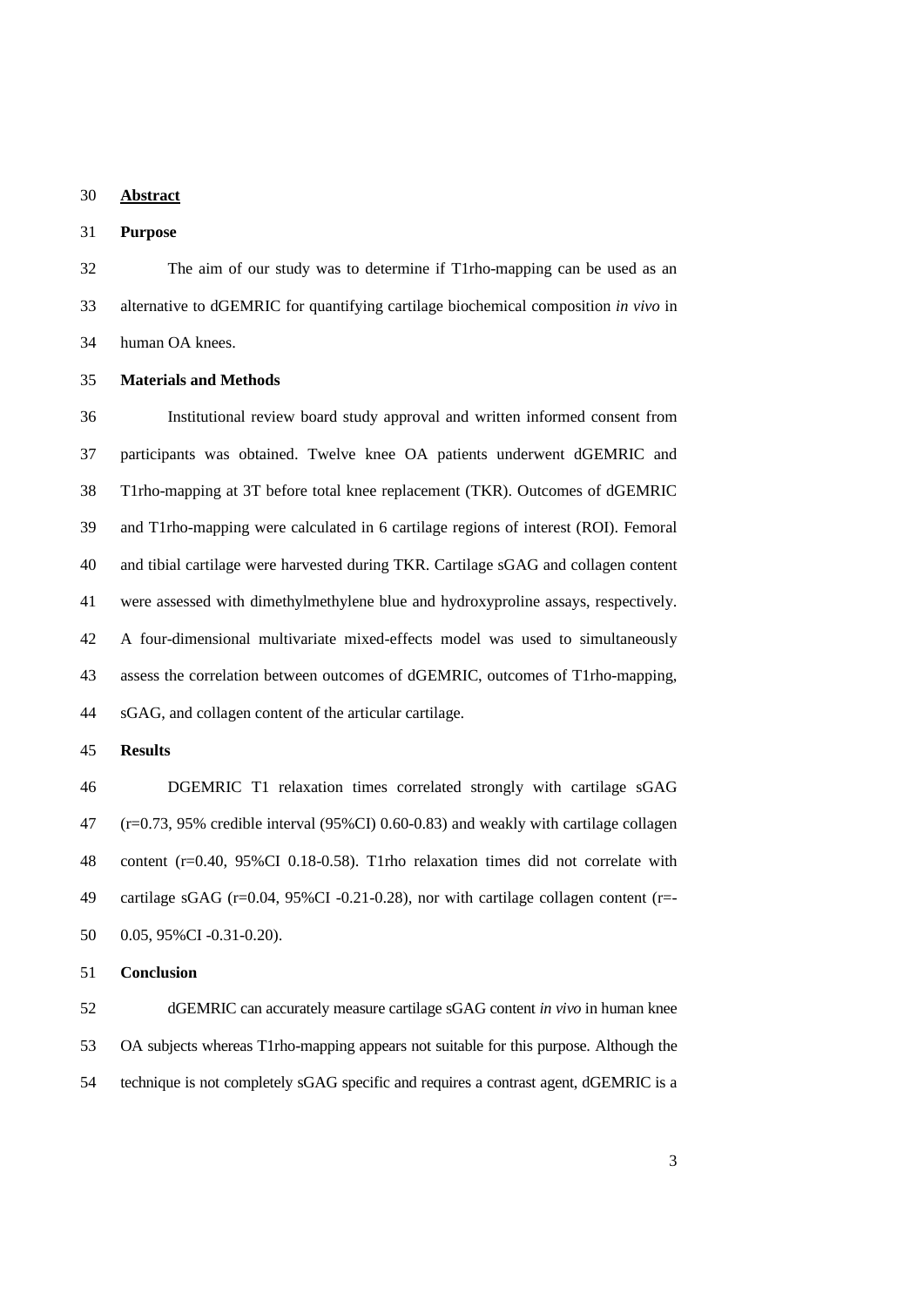- validated and robust method for quantifying cartilage sGAG content in human OA
- subjects in clinical research.

**Word count abstract:** 224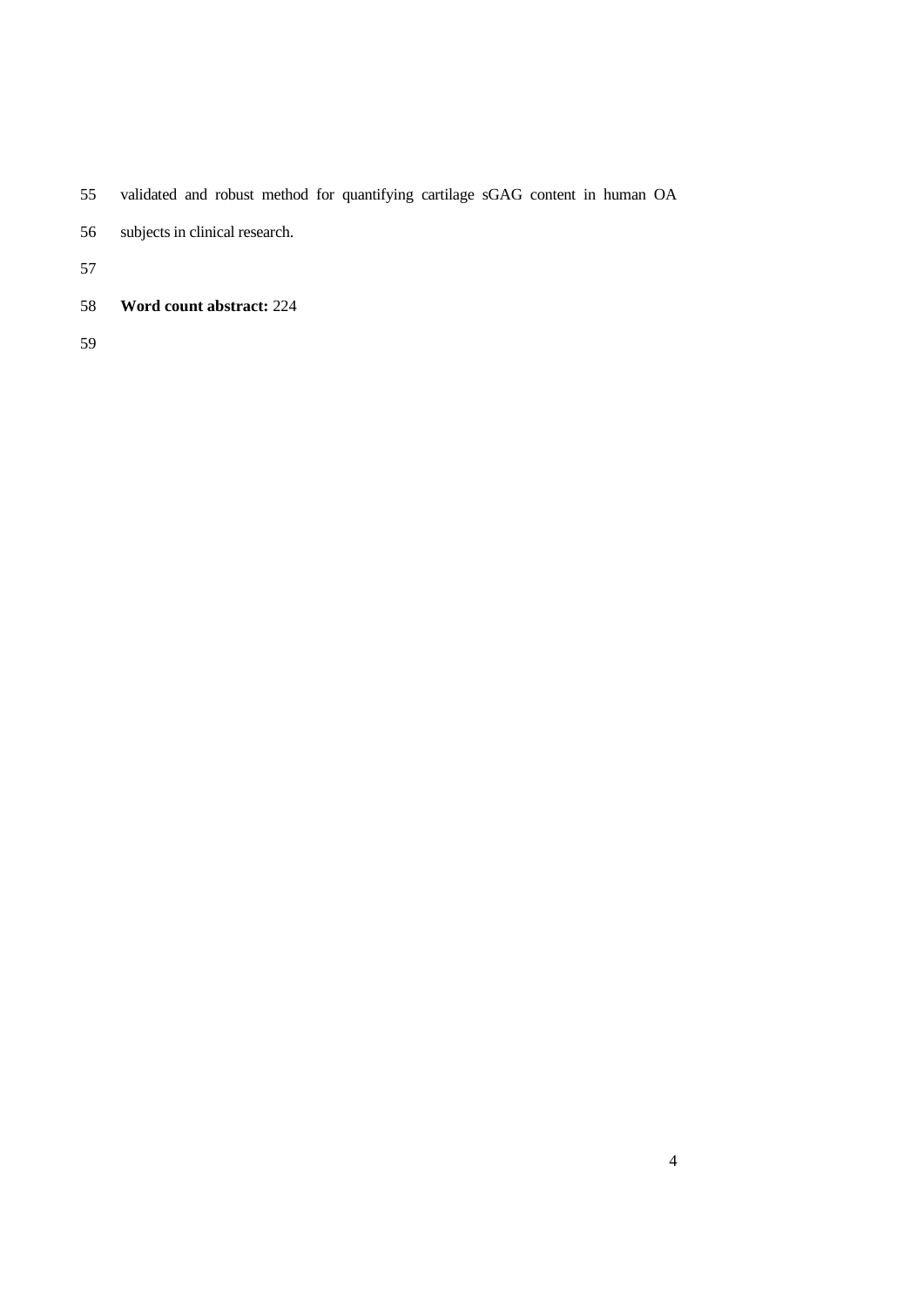### **Introduction**

 Knee osteoarthritis (OA) is the most common joint disease in middle-aged and elderly, causing serious morbidity and large socio-economic impact [\(1\)](#page-17-0). Since no definitive treatment options other than joint replacement surgery in end stage OA are available, research mainly focuses on novel interventions such as disease modifying OA drugs. These should be effective in the early stages of OA by modifying the course of the disease, for example by improving cartilage biochemical composition [\(2,](#page-17-1) [3\)](#page-17-2). To monitor the structural effectiveness of such novel interventions in early OA, accurate *in vivo* imaging biomarkers are essential. Therefore, quantitative biomarkers that measure cartilage biochemical composites, e.g. sulphated glycosaminoglycan (sGAG) content, have become of interest during the last decade [\(4\)](#page-17-3).

 An example of such a quantitative imaging biomarker to measure articular cartilage sGAG content is delayed gadolinium-enhanced MRI of cartilage (dGEMRIC) [\(5\)](#page-17-4). This technique utilizes the inverse relation between the amount of sGAG in cartilage and an intravenously administered negatively charged contrast agent. Although dGEMRIC is an established imaging biomarker for quantitative imaging of articular cartilage, the technique has disadvantages. These are mainly related to the contrast administration that increases costs and is potentially harmful for patients with impaired renal function, and the long delay between contrast administration and MR acquisition. Because of these drawbacks, T1rho-mapping was suggested as a non-contrast-enhanced alternative to dGEMRIC to measure cartilage sGAG content [\(3,](#page-17-2) [4,](#page-17-3) [6\)](#page-17-5). T1rho-mapping quantifies the spin relaxation in the rotating frame by using a constant radiofrequency field referred to as a "spin lock" pulse to change relaxation rates of water associated with large macromolecules in cartilage such as sGAG [\(7,](#page-17-6) [8\)](#page-17-7).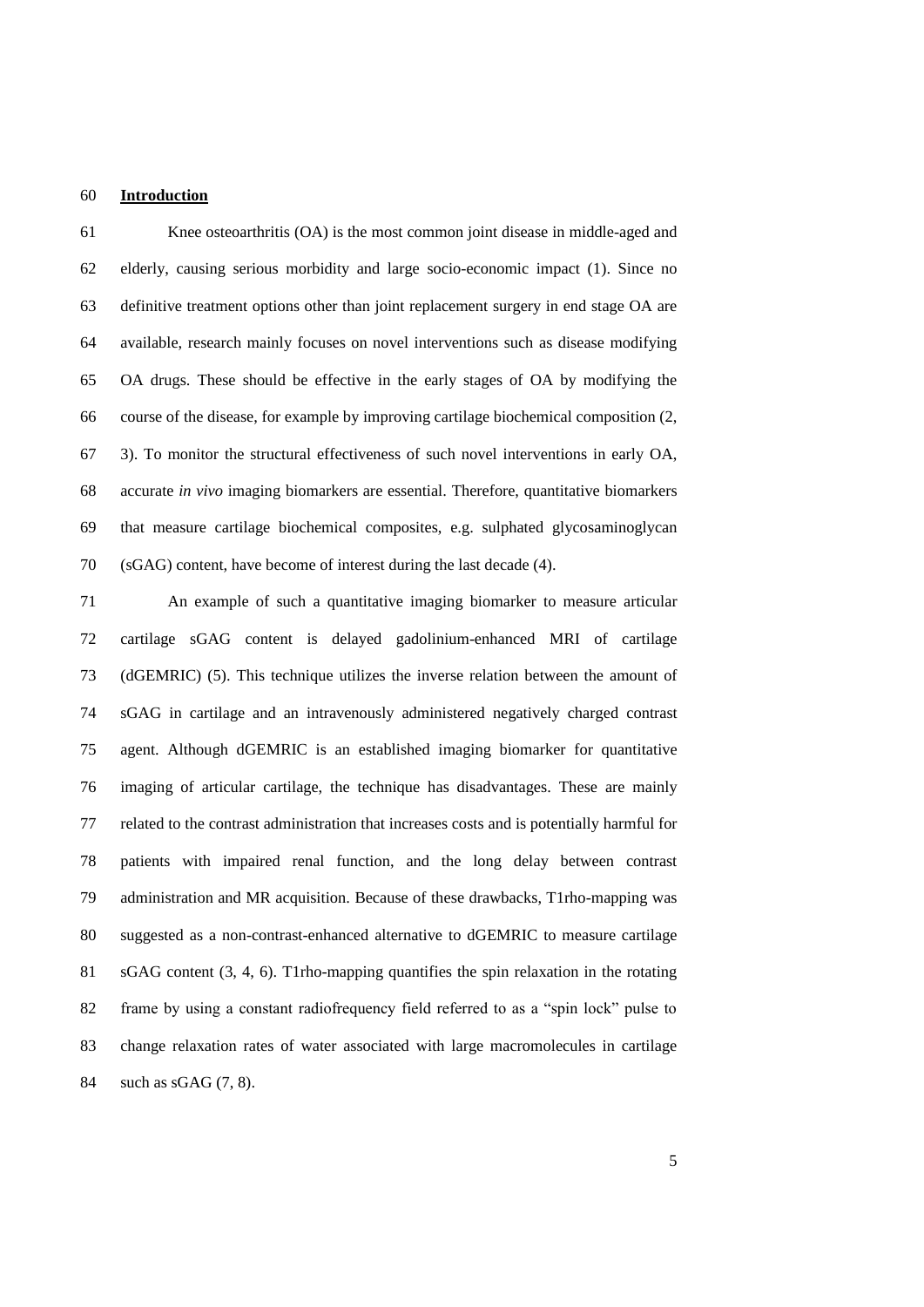Although both dGEMRIC and T1rho-mapping are increasingly used as outcome measures for cartilage biochemical composition in clinical OA research, they have been validated mainly *in vitro* [\(9,](#page-18-0) [10\)](#page-18-1) or *ex vivo* [\(11,](#page-18-2) [12\)](#page-18-3) using bovine and cadaveric human cartilage. *In vivo* validation was performed in only one study for dGEMRIC [\(13\)](#page-18-4) and only two studies for T1rho-mapping [\(14,](#page-18-5) [15\)](#page-18-6). Besides, no study applied both imaging biomarkers in humans *in vivo* and compared the outcomes with a reference standard for cartilage sGAG content to validate and compare their performance. Finally, the influence of the cartilage extracellular matrix integrity, mainly provided by the collagen network, has not yet been studied in detail for dGEMRIC and T1rho-mapping.

 The aim of our study was to determine if T1rho-mapping can be used as an alternative to dGEMRIC for quantifying cartilage biochemical composition *in vivo* in human OA knees.

#### **Materials and Methods**

### **Study design and participants**

 For our prospective observational study, conducted between October 2012 and December 2013, all consecutive patients scheduled for total knee replacement (TKR) at our institution were approached. Our study was approved by the Medical Ethical Committee of Erasmus MC (MEC-2012-218) and written informed consent was obtained from all participants

106 The inclusion criteria were: age  $\geq$  18 years and radiographic knee OA with asymmetric distribution and a maximum of grade 1-2 (doubtful or definite osteophyte formation without definite joint space narrowing) according to Kellgren & Lawrence (KL) grading [\(16\)](#page-18-7) in the least affected tibiofemoral compartment. Exclusion criteria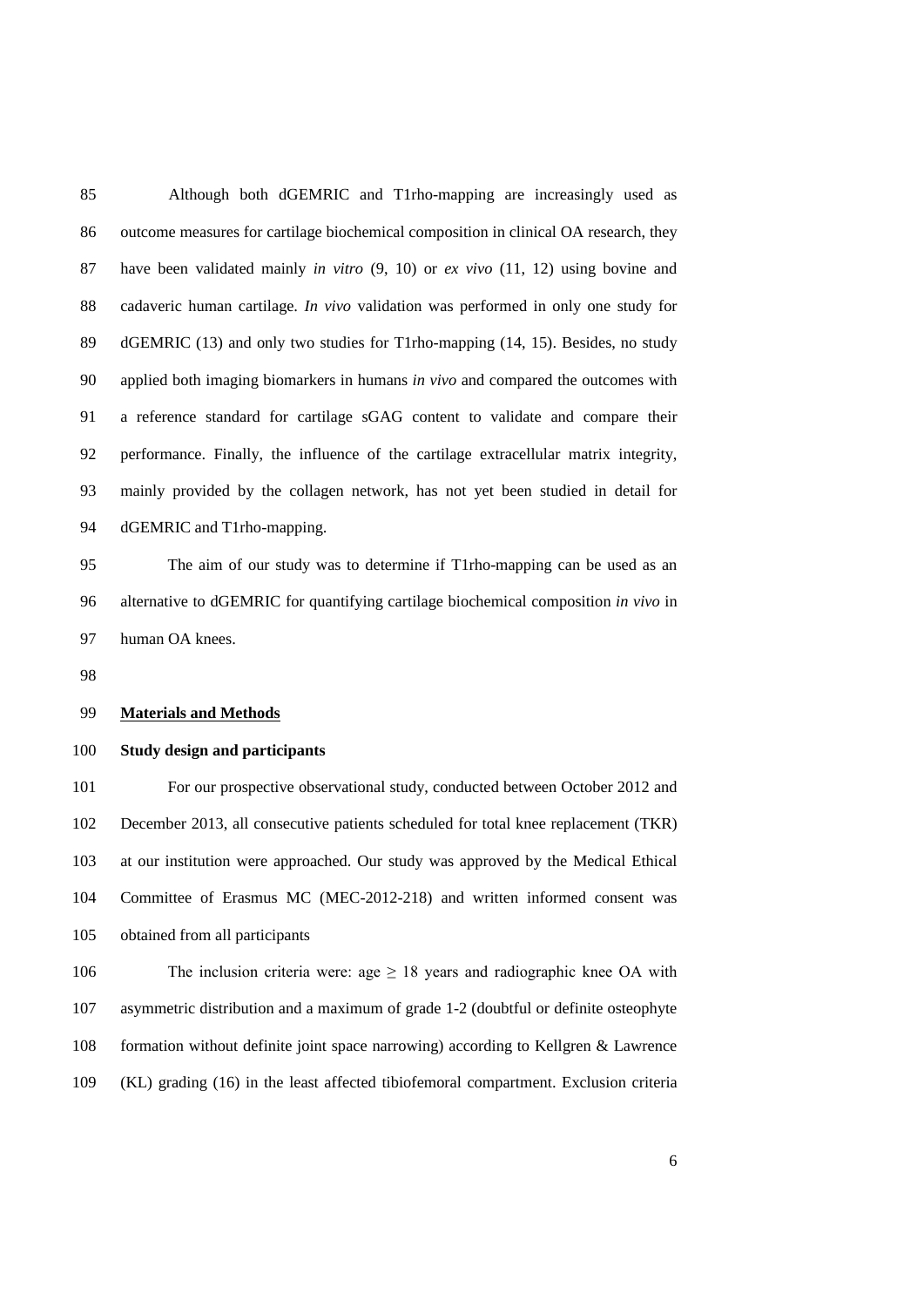were: renal insufficiency (glomerular filtration rate < 60 ml/min), history of previous reactions to contrast agent, or significant co-morbidities in the ipsilateral lower extremity (e.g. severe hip OA, neurologic or muscular diseases causing hip or knee disability), which prohibit exercising after contrast administration for dGEMRIC.

### **MRI acquisition**

 One day before TKR, MRI was performed using a 3T MRI scanner (Discovery MR750, General Electric Healthcare, Milwaukee, USA) using a dedicated 8-channel knee coil (Invivo Inc., Gainesville, USA).

 The MRI protocol included the following three pulse sequences, all acquired in the sagittal plane (specific imaging parameters shown in **Table 1**): (I) a 3D high resolution fat-saturated spoiled gradient-echo (SPGR) sequence, (II) a 3D fast spin- echo (FSE) T1rho-mapping sequence with five different spin lock times (TSL) [\(17\)](#page-19-0) and (III) a 3D inversion recovery (IR) non-fat-saturated SPGR sequence with five different inversion times (TI) for dGEMRIC [\(18\)](#page-19-1).

 Before dGEMRIC acquisition, a double dose (0.2 mmol per kg body weight) of gadopentetate dimeglumine (Magnevist®, Bayer Schering AG, Berlin, Germany) was injected intravenously as advocated previously [\(19\)](#page-19-2). Subsequently, participants cycled for 10 minutes on a home trainer at constant speed to promote contrast distribution into and throughout the knee. After a delay of 90 minutes, the IR SPGR sequence was acquired [\(20\)](#page-19-3).

## **MRI analysis**

 Using Matlab (R2011a, The MathWorks, Natick, MA, USA), three cartilage regions of interest (ROIs) in both tibiofemoral compartments were drawn: weight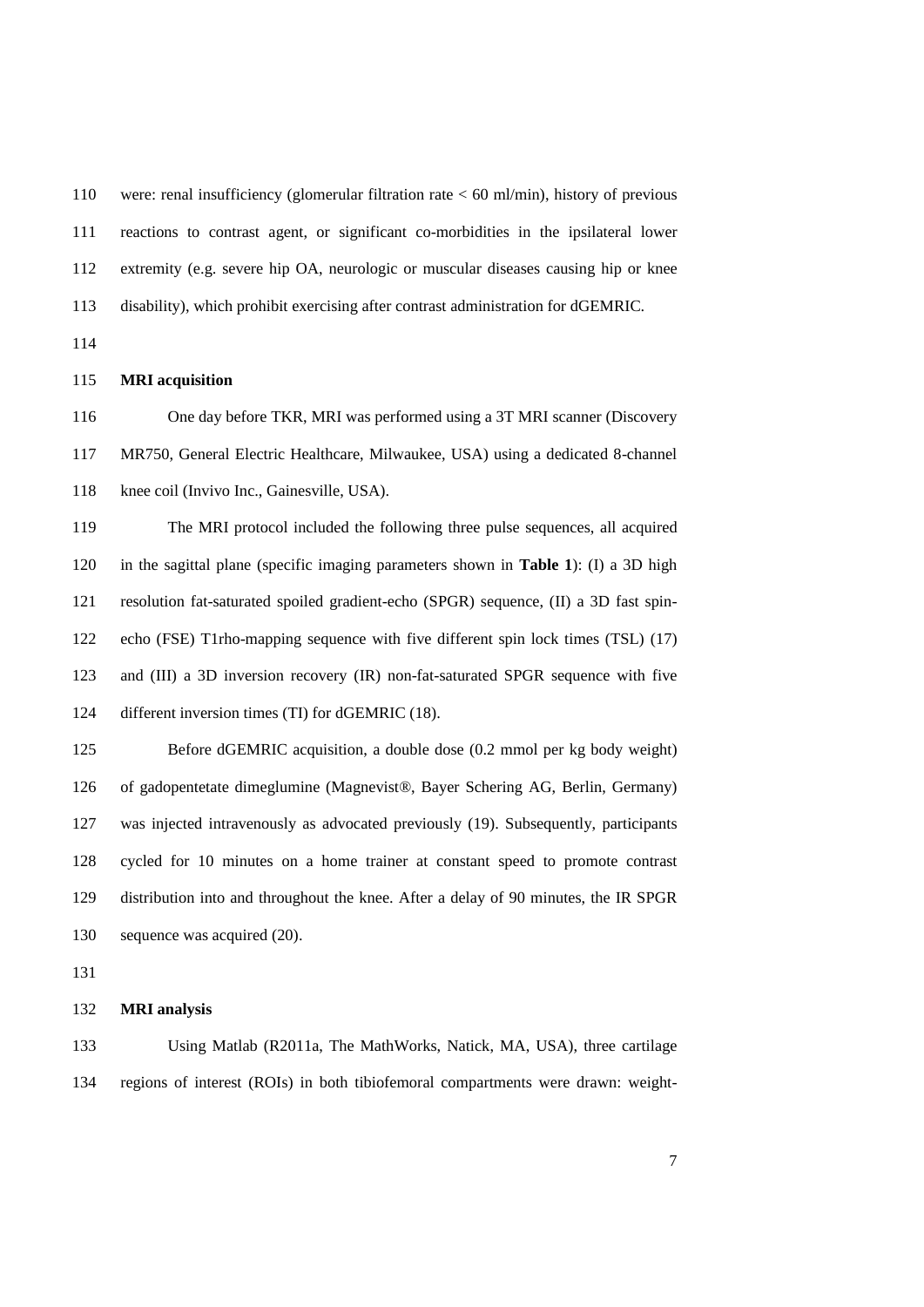bearing cartilage of the femoral condyles (wbFC), posterior non weight-bearing cartilage of the femoral condyles (pFC) and weight-bearing cartilage of the tibial plateaus (wbTP) (**Figure 1**). All ROIs consisted of 15 consecutive slices: the most central slice through the medial or lateral tibiofemoral compartment (defined as the sagittal section depicting the most caudal point of the femoral condyle identified on multiplanar reconstructions of the 3D high resolution fat-saturated SPGR sequence) along with the neighboring seven slices medially and laterally. All ROIs were drawn on the high resolution SPGR images by a researcher with a medical degree and 4 years' experience in musculoskeletal research (JvT).

 Image analysis was performed with Software for Post-processing And Registration of Cartilage of the Knee [\(21,](#page-19-4) [22\)](#page-19-5). The image analysis pipeline included registration to correct for patient motion and performed fitting of dGEMRIC post-147 contrast T1 ( $T1_{GD}$ ) and T1rho relaxation times. First, all images of the T1rho-mapping and dGEMRIC sequence with different TSL and TI values were registered to the TSL=1 ms and TI=2100 ms images. The femoral condyle and tibial plateau were registered separately. The images were registered using a 3D rigid transformation model by maximization of localized mutual information [\(23\)](#page-19-6). To minimize the blurring of the registered images, cubic interpolation was used. All registrations were performed using open source registration software (Elastix, [http://elastix.isi.uu.nl/\)](http://elastix.isi.uu.nl/) [\(24\)](#page-19-7). Second, both registered T1rho-mapping and dGEMRIC datasets were registered to the high resolution SPGR images. This registration was based on the TSL=1 ms and TI=2100 ms images; the other TSL and TI images were transformed accordingly. This second registration step allows analyzing matching cartilage ROIs on matching slices in both sequences.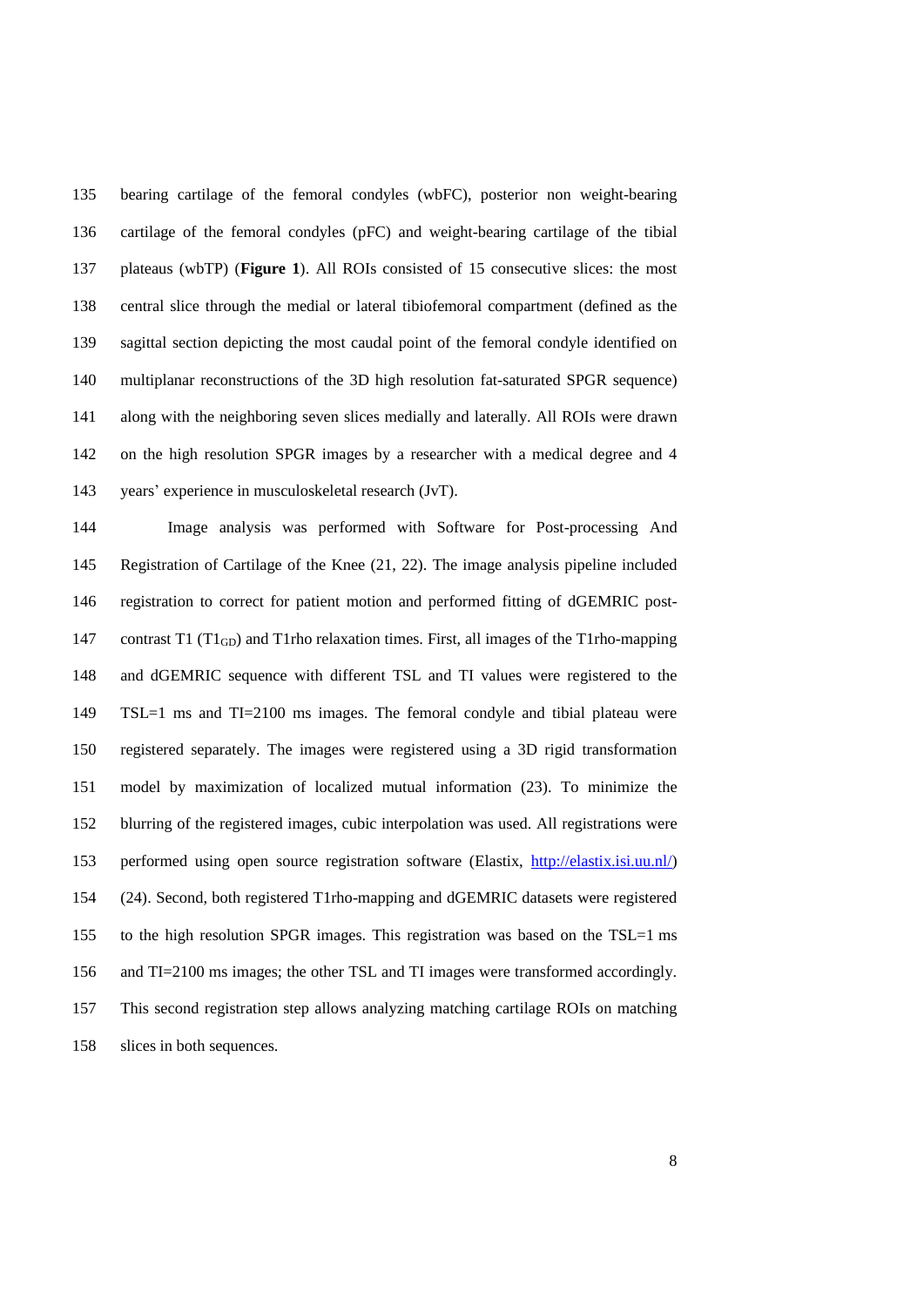159 After registration, T1rho- and dGEMRIC T1<sub>GD</sub> maps were estimated using a maximum likelihood fit. Before fitting, partial volume voxels for cortical bone within the cartilage ROIs were excluded by using a threshold. Next, weighted T1rho and T1GD relaxation times were calculated using the reciprocal of the uncertainty of the 163 estimated T1rho and T1<sub>GD</sub> relaxation time in each voxel [\(21\)](#page-19-4). This uncertainty was measured by the square root of the Cramér-Rao Lower Bound, which gives a lower 165 bound for the standard deviation of the estimated T1rho or  $T1_{GD}$  [\(25-27\)](#page-20-0). If after 166 registration T1rho- and  $T1_{GD}$ -weighted images are not yet perfectly aligned, this might result in implausible T1rho and T1GD relaxation times especially at tissue 168 boundaries. Using the weighted mean, these implausible T1rho and  $T1_{GD}$  relaxation times will not heavily influence the results of the analyses [\(21\)](#page-19-4). Finally, as proposed 170 by Tiderius et al., T1<sub>GD</sub> relaxation times were corrected for the participants' body mass index (BMI) [\(28\)](#page-20-1).

172 The weighted T1rho and  $T1_{GD}$  relaxation times for each anatomical cartilage ROI were averaged over the 15 consecutive MR images. Thus, for each patient six 174 mean T1rho and T1<sub>GD</sub> relaxation times from six cartilage ROIs were obtained.

## **Harvesting of cartilage and biochemical cartilage analyses**

 During TKR, weight-bearing and non-weight-bearing femoral cartilage and weight-bearing tibial cartilage were harvested and stored in saline for 30 minutes to one hour before further processing in the laboratory. Depending on size of the specimen, four (posterior femoral cartilage), six or eight (weight-bearing femoral and plateau cartilage, number of explants depending on specimen size) full thickness cartilage explants of 6 mm diameter were taken using a biopsy punch, corresponding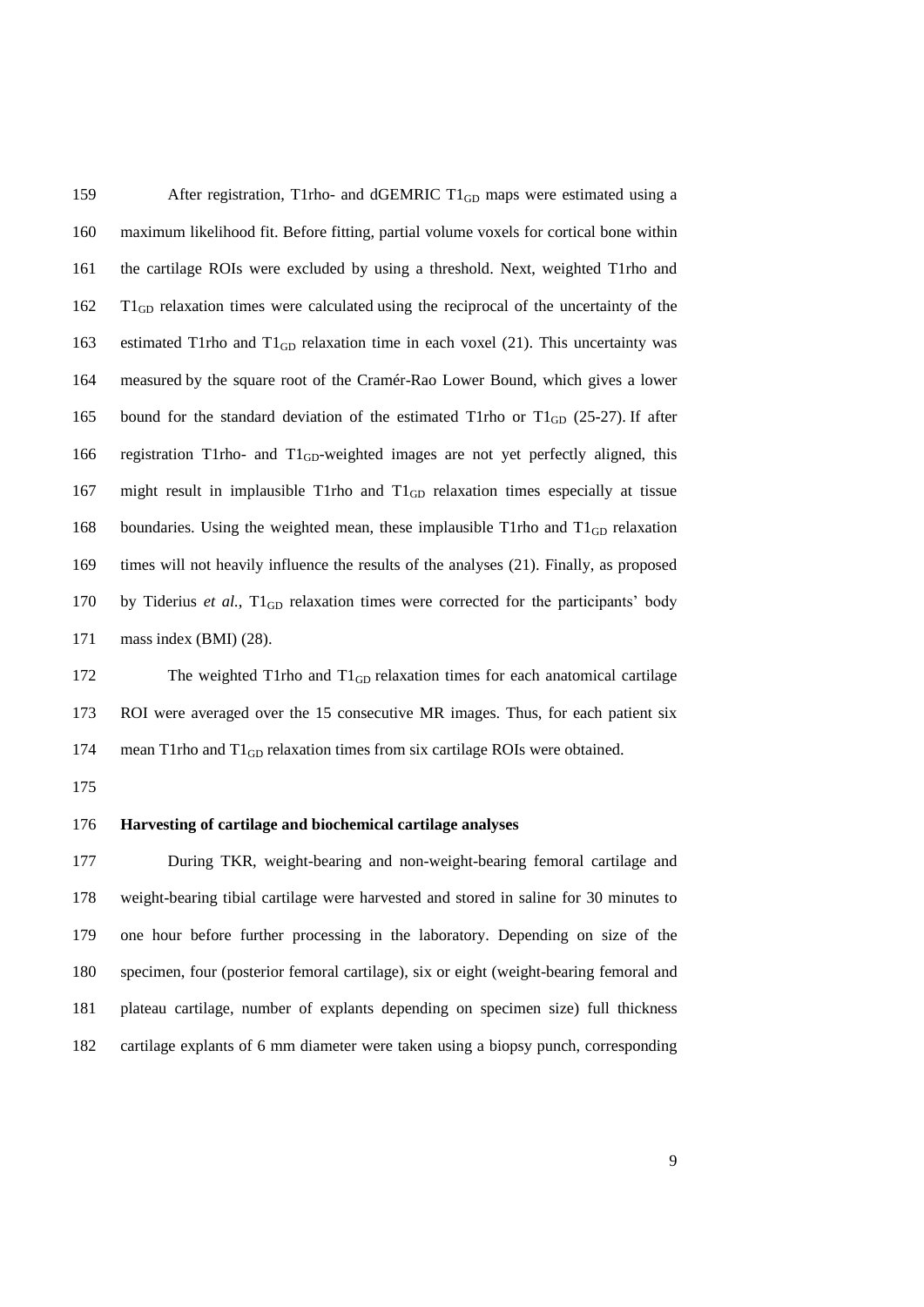with cartilage of the ROIs analyzed with dGEMRIC and T1rho-mapping. All explants were cut in halves and stored separately in airtight tubes at -20 °C.

 Before biochemical analysis, explants were thawed at room temperature. One half was digested in a papain solution overnight and used to quantify sGAG content with the dimethylmethylene blue (DMMB) assay as described by Farndale *et al.* [\(29\)](#page-20-2). The other half of each explant was not digested and used to quantify collagen content based on the hydroxyproline content as described by Bank *et al.* [\(30\)](#page-20-3). This assay quantifies the degraded as well as the intact collagen content. The outcomes of both measures were summed together resulting in the total collagen content per explant. For each cartilage ROI, the mean sGAG or collagen content was calculated by adding up the sGAG or collagen content of each explant analyzed and dividing this by the numbers of explants taken from that specific ROI.

### **Statistical analysis**

 To assess the correlation between dGEMRIC or T1rho-mapping and reference tests (sGAG content and collagen content), a four-dimensional multivariate mixed-effects model was applied. In this model, it is assumed that dGEMRIC, T1rho-mapping, 200 sGAG and collagen content are multivariately normally distributed (i.e.  $Y \sim N_4(\mu, \Sigma)$ , 201 where Y = (dGEMRIC, T1rho-mapping, sGAG content, collagen content);  $\mu$  and  $\Sigma$ 202 are the mean vector (i.e.  $\mu = (\mu_1 = \text{dGEMRIC}, \mu_2 = \text{T1rho-mapping}, \mu_3 = \text{sGAG})$ 203 content,  $\mu_4$  = collagen content)) and covariance matrix of these variables, respectively. To take into account potential intrinsic correlation between outcomes of different ROIs within one participant, a random intercept was included in the model 206 (e.g.  $\mu_{1,i,j} = \beta_1 + b_{1,I}$ ; i = 1, ..., 12, j; j = 1, ..., 63). We also included the participants' BMI as a predictor in our multivariate mixed-effects model. Pearson's correlation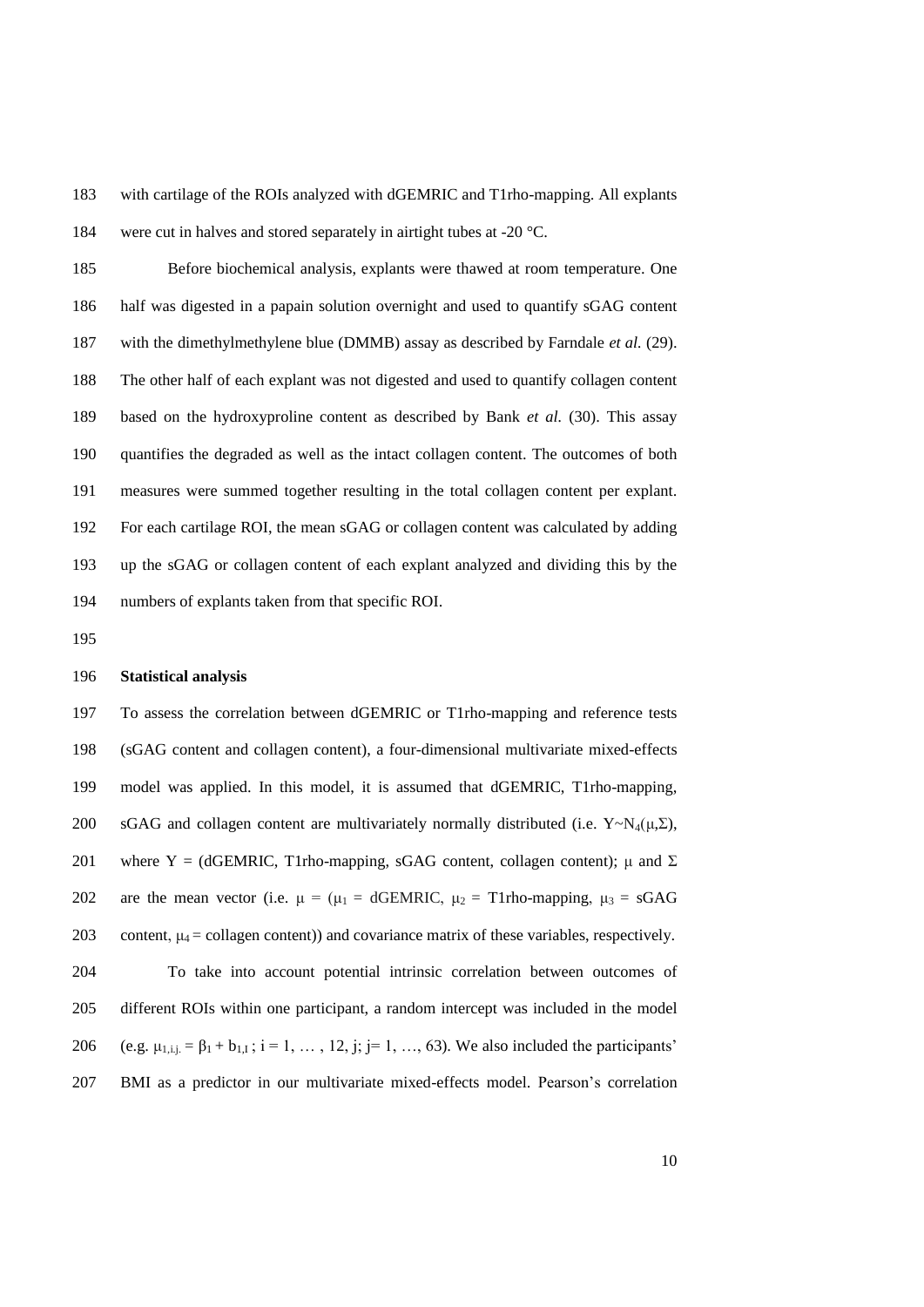coefficients of CTa and each reference test were extracted from the results of this model. These analyses were performed using a Bayesian approach with Markov chain Monte Carlo (McMC) sampling using WinBugs [\(31\)](#page-20-4).

 In Bayesian statistics a parameter is a stochastic variable and has a distribution. This distribution is called the posterior distribution, which is comprised of your a prior information (your believe) and the likelihood (data). Bayesian approaches can summarize the parameter uncertainty by giving a range of values on the posterior distribution that includes 95% of the probability. This is called a 95% credibility interval (CI). For all Pearson's correlation coefficients the 95% credible interval (95%CI) was calculated. To assess goodness-of-fit, we used an omnibus posterior predictive check (PPC) [\(32\)](#page-20-5). We computed a Bayesian p-value; extreme 219 values of this p-value (e.g.,  $< 0.05$  or  $> 0.95$ ) indicate a poor fit of the model to the data [\(32\)](#page-20-5). In our study, we employed relatively non-informative priors for the model parameters, i.e., a normal distribution with mean zero and a large variance for the fixed-effects parameters, an inverse-gamma with small shape and rate values for the variance of the random effects. We also used an inverse-Wishart with identity scale matrix and degree of freedom four for the covariance matrix of the four-dimensional multivariate normal distribution. Finally, to compare age and BMI distributions between male and female individuals, a Mann-Whitney U test was used.

### **Results**

### **Participants**

 Fourteen patients participated in our study. Two participants were excluded because their TKR was postponed after inclusion. Therefore, 12 participants (6 women and 6 left knee joints) were analyzed. In one participant T1rho-mapping data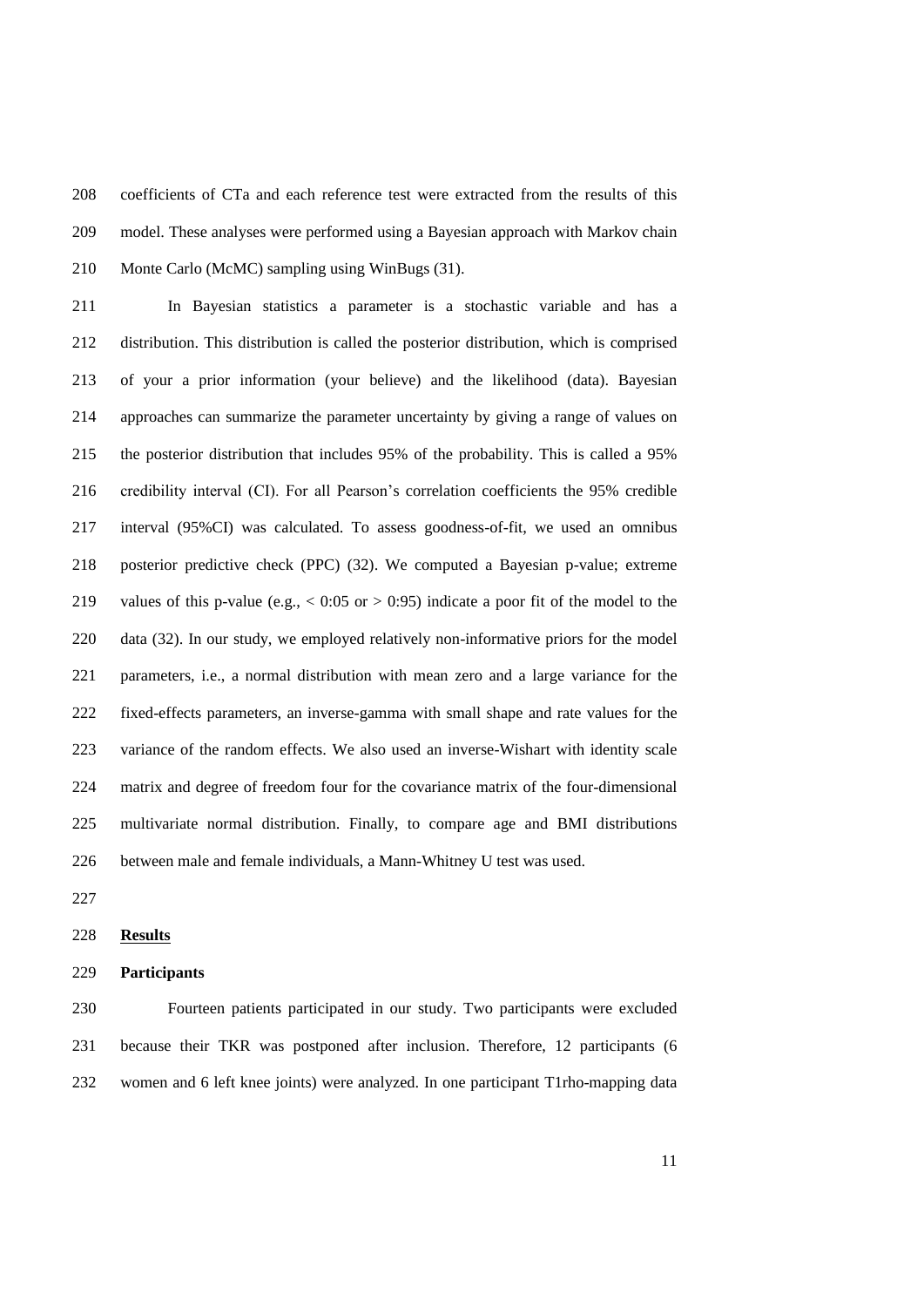were unavailable since its acquisition failed. Three cartilage specimens (one posterior non weight-bearing cartilage specimen of the lateral femoral condyle and two weight- bearing cartilage specimens of the medial tibial plateau) were severely damaged during surgery and were excluded from the analysis.

 Mean age of the participants was 63 (interquartile range 61 - 65) years and 238 their mean body mass index was  $32(28 - 38)$  kg/m<sup>2</sup>. For women the mean age was 64  $(63 - 65)$  and the mean BMI was 33 (30 – 37), whereas for men the mean age was 62  $(58 - 66)$  and the mean BMI was 32 (27 – 36). The p-values for age and BMI were 0.94 and 0.75 between women and men individuals, indicating that both distributions were similar for both sexes.

 The KL grades in the medial tibiofemoral compartments were 3 or 4 in 7 participants and 1 or 2 in 4 participants. The KL grades in the lateral tibiofemoral compartments were 1 or 2 in 9 participants and 3 in 2 participants.

# **Correlation of dGEMRIC and T1rho-mapping with biochemical cartilage analyses**

 For the applied four-dimensional mixed-effects model, the Bayesian p-value of the PPC was 0.52, which indicates that the model assumptions appear to be satisfied. The effect of BMI as a predictor in our multivariate mixed-effects model was not significant.

 T1GD relaxation times for all femoral and tibial cartilage ROIs correlated strongly with cartilage sGAG content measured using the DMMB assay (n=69, r=0.73, 95%CI 0.60 to 0.83; **Figure 2A**) and weakly with cartilage collagen content measured using the hydroxyproline assay (n=69, r=0.40, 95%CI 0.18 to 0.58; **Figure 2B**). When each ROI was analyzed separately, the correlation coefficients between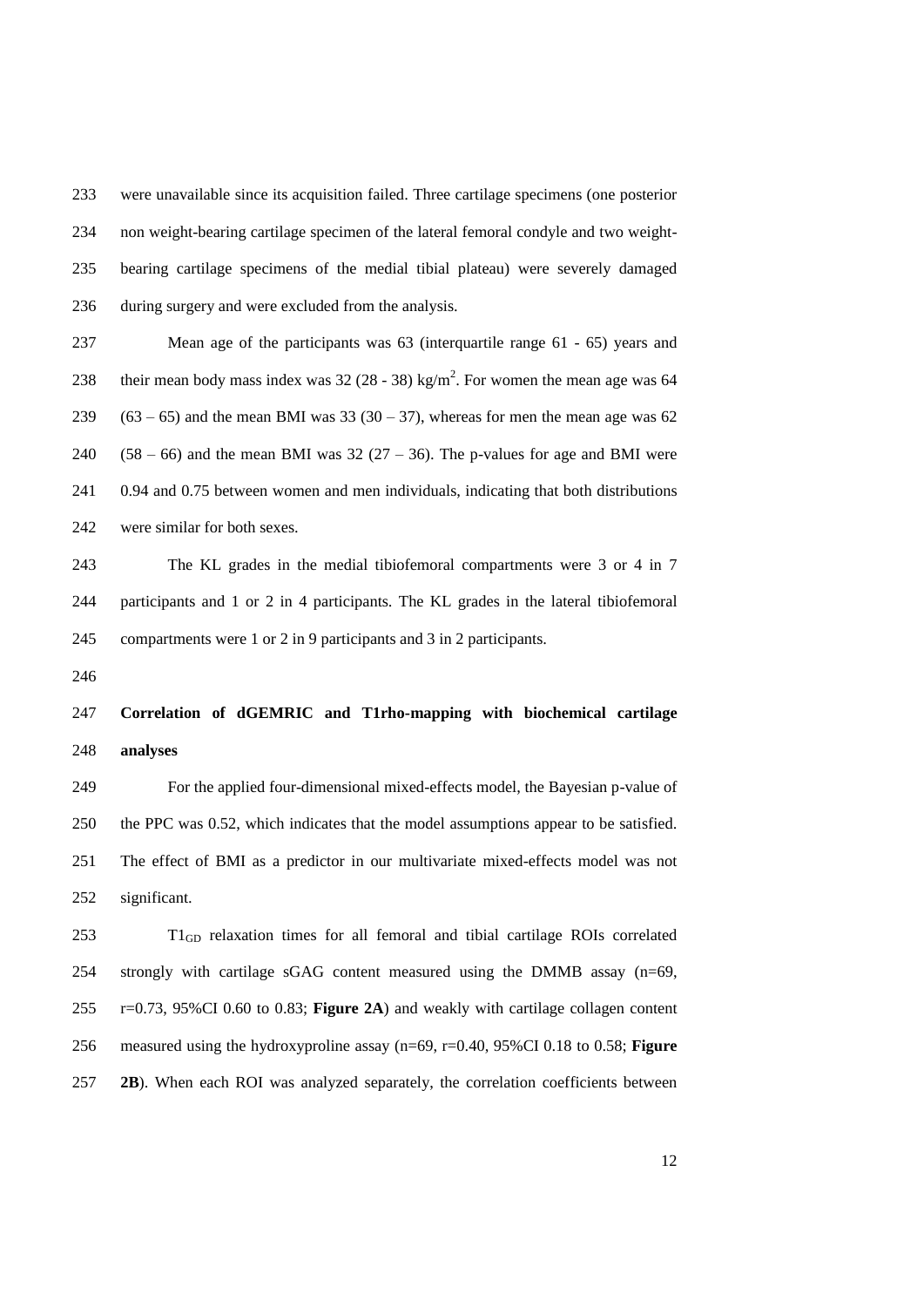outcomes of dGEMRIC and sGAG content ranged from 0.70 to 0.80. For the correlation between dGEMRIC and collagen content, the range of correlation coefficients was 0.30 to 0.49.

 T1rho relaxation times for all femoral and tibial cartilage ROIs did neither correlate with cartilage sGAG content (n=63, r=0.04, 95%CI -0.21 to 0.28; **Figure 3A**), nor with cartilage collagen content (n=63, r=-0.05, 95%CI -0.31 to 0.20; **Figure 3B**). A range of -0.07 to 0.06 was observed for the correlation coefficients between T1rho relaxation times and sGAG content for all separate cartilage ROIs in both knee compartments. This range was -0.18 to 0.10 for the correlation between T1rho-mapping and collagen content.

 **Figure 4** shows images representative for cartilage with relatively high and low sGAG content measured using dGEMRIC, T1rho-mapping, equilibrium partitioning of an ionic contrast agent using micro-CT (EPIC-μCT: visual representation of sGAG content) and histology (visual representation of sGAG content using Safranin-O staining). These images confirm the strong correlation between dGEMRIC and cartilage sGAG.

# **Discussion**

 Our results showed that outcomes of *in vivo* dGEMRIC in OA patients correlated strongly with cartilage sGAG content measured using the DMMB assay. This finding indicates that dGEMRIC acquired *in vivo* accurately measures sGAG content in OA patients. These results are consistent with previous research showing a strong correlation between T1GD relaxation times acquired *in vitro* and ex *vivo* in cadaveric animal cartilage post microfracture treatment and human OA cartilage [\(5,](#page-17-4) [33\)](#page-20-6). Our results are also in agreement with the only *in vivo* validation study of dGEMRIC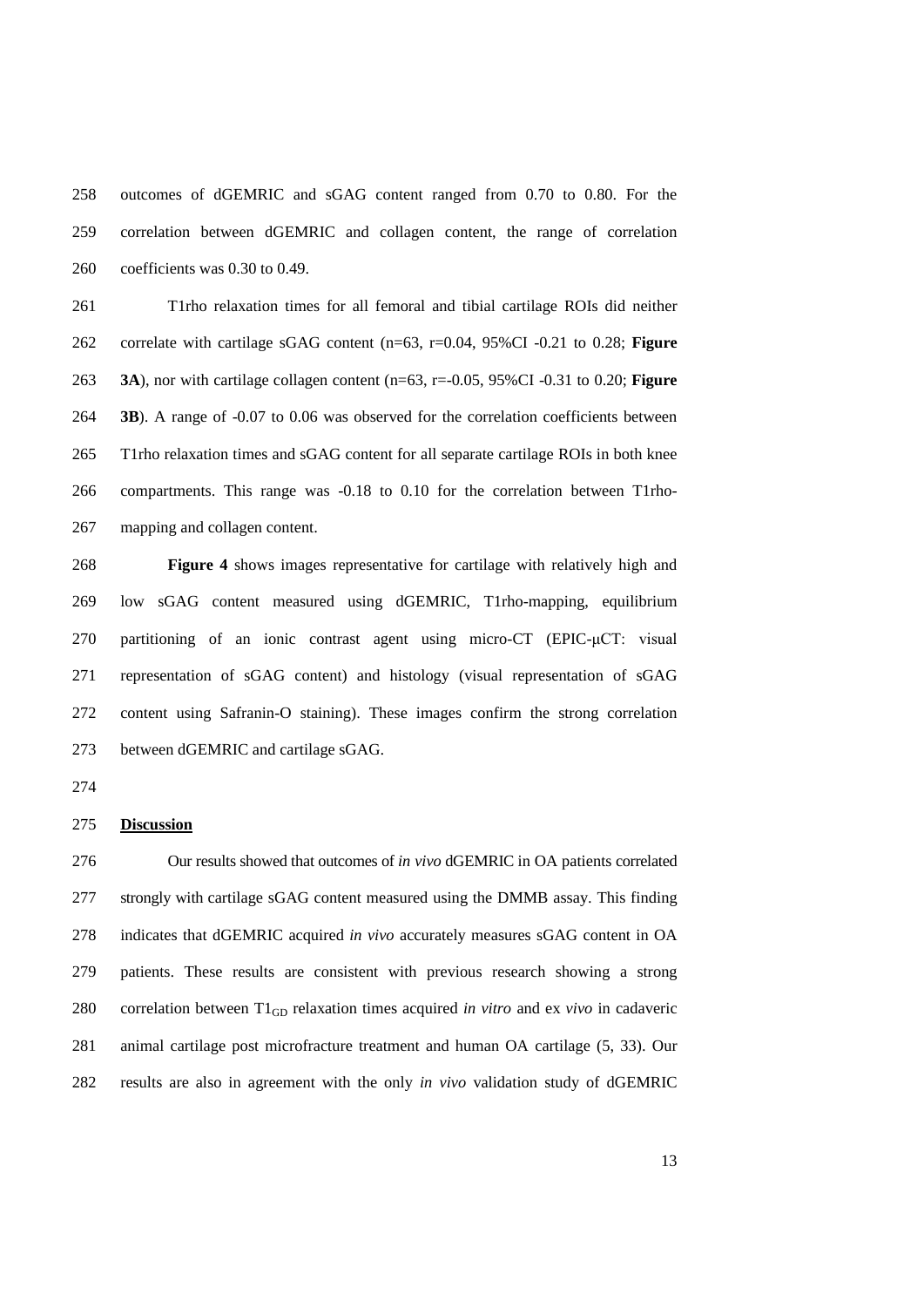performed by Watanabe *et al*. in 2006 reporting a strong correlation (r=0.82) between outcomes of dGEMRIC after treatment of focal cartilage defects and cartilage sGAG content measured using high-performance liquid chromatography in nine cartilage explants [\(13\)](#page-18-4).

 We found a weak correlation between outcomes of dGEMRIC and the amount of collagen in the articular cartilage (correlation with intact collagen content measured using the hydroxyproline assay was comparable, no correlation between dGEMRIC and degraded collagen content: data not shown). Despite the weak correlation, this finding suggests that in addition to sGAG content, the integrity of cartilage extracellular matrix also influences contrast influx into cartilage. Therefore, dGEMRIC outcomes appear not only dependent on sGAG content, which was recently also suggested by others [\(34,](#page-21-0) [35\)](#page-21-1). The difference between the strength in correlation between the outcomes of dGEMRIC and cartilage sGAG and collagen content, however, suggests that sGAG is the composite that influences contrast distribution throughout articular cartilage most.

 We did not observe any correlation between T1rho relaxation times and cartilage sGAG content. These results are surprising when compared to previous *in vitro* and *ex vivo* research in which T1rho relaxation times correlated moderately to strongly with sGAG amount in bovine and human cartilage [\(9,](#page-18-0) [15\)](#page-18-6). Our results, however, are more consistent with one of the two previous *in vivo* validation studies of T1rho-mapping which showed only a weak correlation (r=0.44) between T1rho relaxation times and sGAG content in the lateral tibial plateau cartilage of 20 OA patients [\(14\)](#page-18-5). A possible explanation for the difference in strength of reported correlation values between *in vivo* and *in vitro* or *ex vivo* acquired T1rho-mapping and cartilage sGAG content may be the differences in specific acquisition parameters. For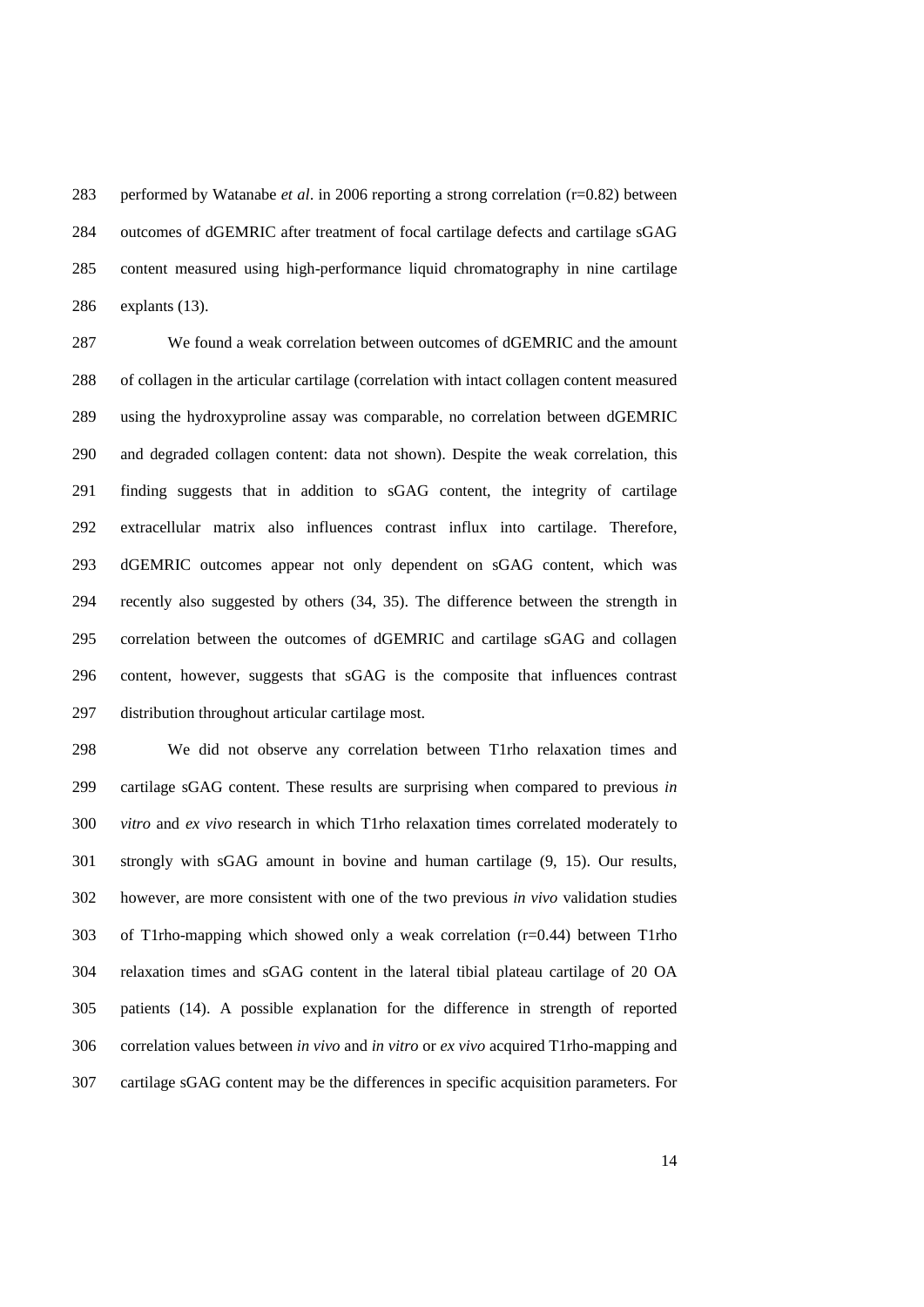example, number and duration of TSLs, field of view and in-plane image matrix are usually different for *in vitro* or *ex vivo* [\(9-11\)](#page-18-0) compared to *in vivo* experiments [\(7,](#page-17-6) [14,](#page-18-5) [15\)](#page-18-6). Optimizing these parameters might improve the ability of T1rho-mapping to assess cartilage sGAG content, but will likely increase acquisition time. Moreover, the spin lock frequency (FSL) was usually higher *in vitro* or *ex vivo* [\(8,](#page-17-7) [10\)](#page-18-1) compared to *in vivo* [\(14,](#page-18-5) [15\)](#page-18-6). Higher FSL causes less B0 inhomogeneity, possibly improving accuracy of T1rho-mapping, but increased FSL is a limiting factor *in vivo* since it induces higher specific absorption rate [\(4\)](#page-17-3). T1rho-mapping acquired with an FSL higher than 500 Hz has been described to be safe [\(8\)](#page-17-7), but we applied a 500 Hz FSL since this is most commonly used *in vivo*, enabling us to compare our results with previous literature. Another option to improve T1rho-mapping would be to acquire a B0 map to correct for B0 inhomogeneity. Thus, different results may be obtained if the acquisition is optimized in future research.

 T1rho relaxation times also did not correlate with cartilage collagen content (also no correlation with intact and degraded collagen content measured using the hydroxyproline assay: data not shown). While this finding is consistent with previous research in human cartilage after TKR [\(12\)](#page-18-3), it suggests that T1rho-mapping measures other elements of cartilage, e.g. water content or a combination of composites of the cartilage extracellular matrix. .

 The results of our study suggest that, despite the need of contrast agent and relatively long delay between contrast administration and MR acquisition, dGEMRIC can still be regarded a good method to quantify cartilage sGAG content in human knee OA. T1rho-mapping appears less suitable for this purpose. However, because of its ability to discriminate between healthy subjects, mild and moderate OA patients [\(36\)](#page-21-2), relatively short acquisition time and the fact that T1rho-mapping does not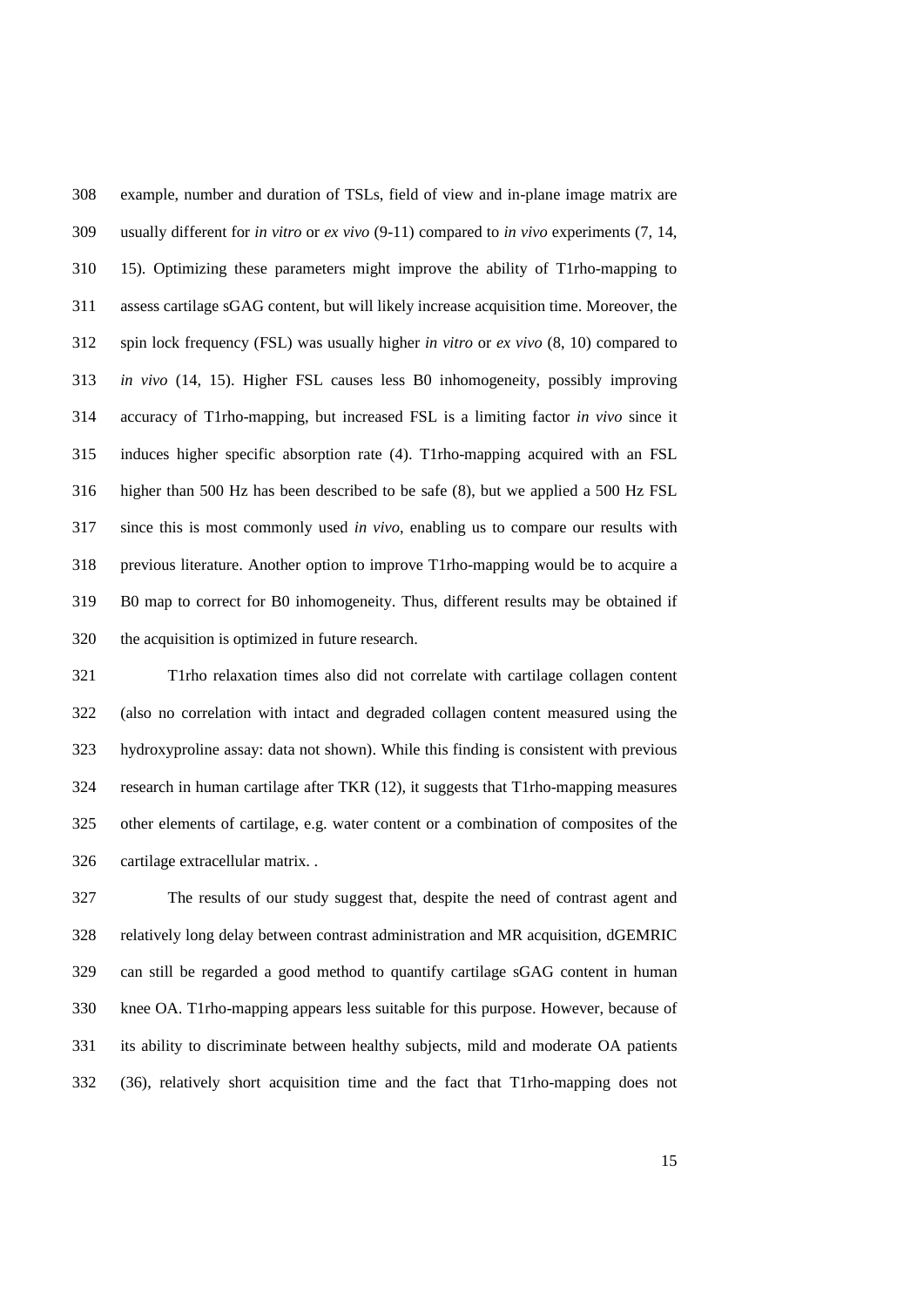require a contrast agent, it may still be a valuable imaging biomarker in large clinical or population based OA research studies.

 A potential limitation of our study is the use of OA patients undergoing TKR, whereas dGEMRIC and T1rho-mapping are advocated as imaging biomarkers in early stage OA [\(2,](#page-17-1) [3\)](#page-17-2). However, in our opinion this is the only human study population that allows comparison of *in vivo* acquired imaging biomarkers against *ex vivo* references standards performed on cartilage specimens. To minimize the potential of bias we included patients with asymmetrical radiographic OA distribution who nevertheless were indicated for TKR. This way we were able to analyze cartilage with a relatively wide range in quality and sGAG content. Another limitation of the study is the relatively small sample size, which may cause the relatively wide 95% credible intervals we observed. Therefore, our results may not be completely generalizable and future studies with a larger sample size must be performed to reproduce our results. In our study, correlations between dGEMRIC or T1rho-mapping and cartilage composition were not influenced by BMI, but other patient characteristics might be assessed in future research.

 Furthermore, it is important to note that the dGEMRIC sequence we used consisted of an IR SPGR protocol, while dGEMRIC can also be acquired using IR FSE or gradient echo sequences with variable flip angles or a Look-Locker method [\(4\)](#page-17-3). Likewise, our T1rho-mapping protocol consisted of a 3D FSE pulse sequence while others may have used different approaches. Therefore, our results may not be directly generalizable to other research institutes applying other acquisition protocols for dGEMRIC and T1rho-mapping. However, the T1GD and T1rho relaxation times obtained in our study are within the same range as those reported by others using different dGEMRIC and T1rho-mapping protocols at 3T [\(4\)](#page-17-3). Future research may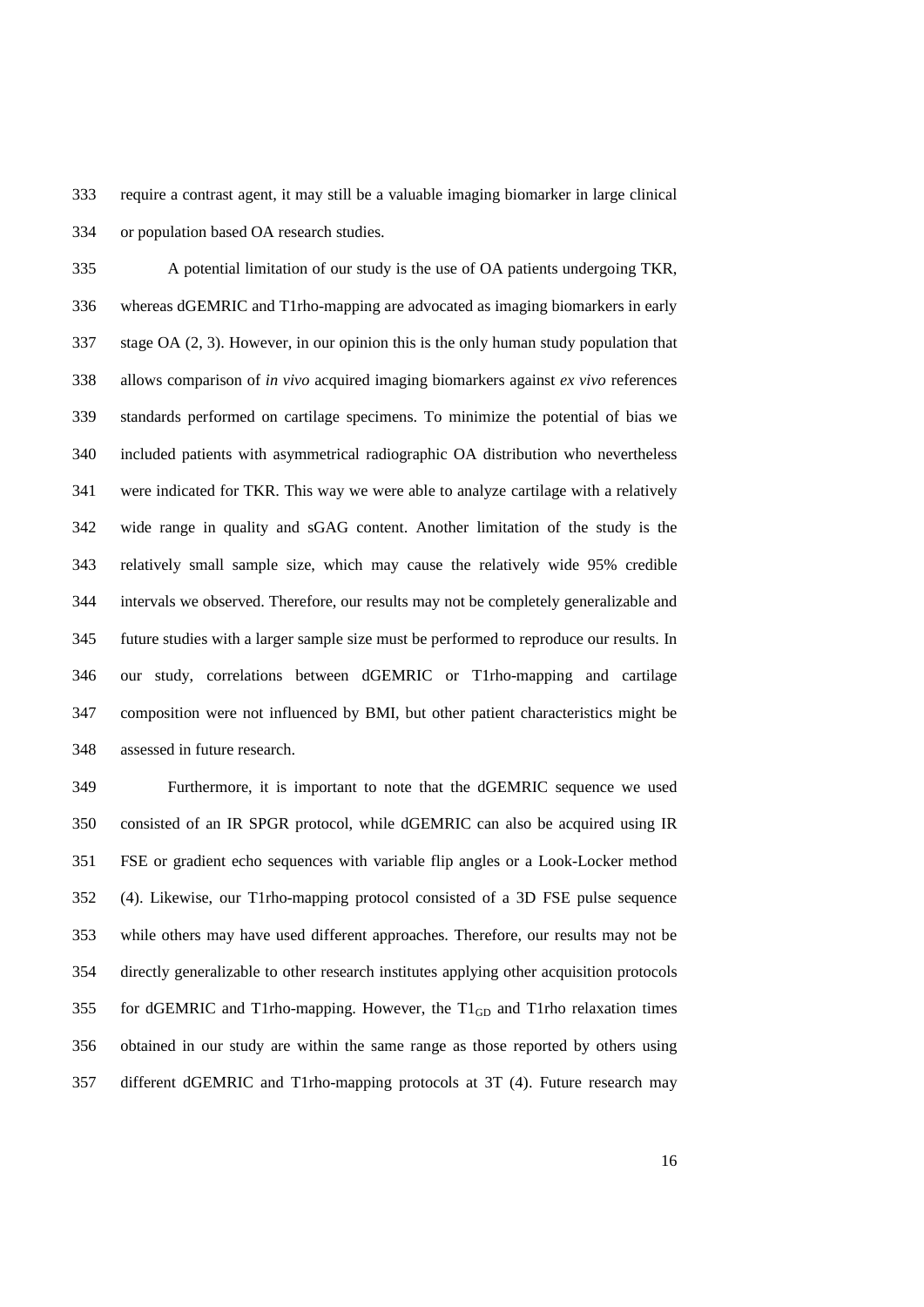compare the outcomes of different protocols for dGEMRIC and T1rho-mapping in patients with knee OA. Such studies may also compare dGEMRIC and T1rho- mapping with other recently introduced biomarkers to measure cartilage sGAG content, e.g. gagCEST or sodium MRI [\(4\)](#page-17-3).

 In conclusion, our results show that dGEMRIC can accurately measure cartilage sGAG content *in vivo* in human knee OA subjects whereas T1rho-mapping appears not suitable for this purpose. Although the technique is not completely sGAG specific and requires a contrast agent, dGEMRIC is a validated and robust method for quantifying cartilage sGAG content in human OA subjects in clinical research.

## **Acknowledgements**

 We acknowledge Gavin Houston and Mika Vogel for assistance in implementing the MRI scan protocol. We also acknowledge Nicole Kops and Jessica Snabel for performing the ex vivo reference standards.

### **Role of funding source**

 This research project was supported in part by the Anna | NOREF foundation, Leiden, The Netherlands. The funding source had no role in the study design, collection, analysis or interpretation of data; in the writing of the manuscript or in the decision to submit the manuscript for publication.

# **Competing interests**

 G.P. Krestin is a consultant to Bracco SA. G.P. Krestin and E.H.G. Oei receive research support from General Electric Healthcare. The other authors have declared that no competing interests exist.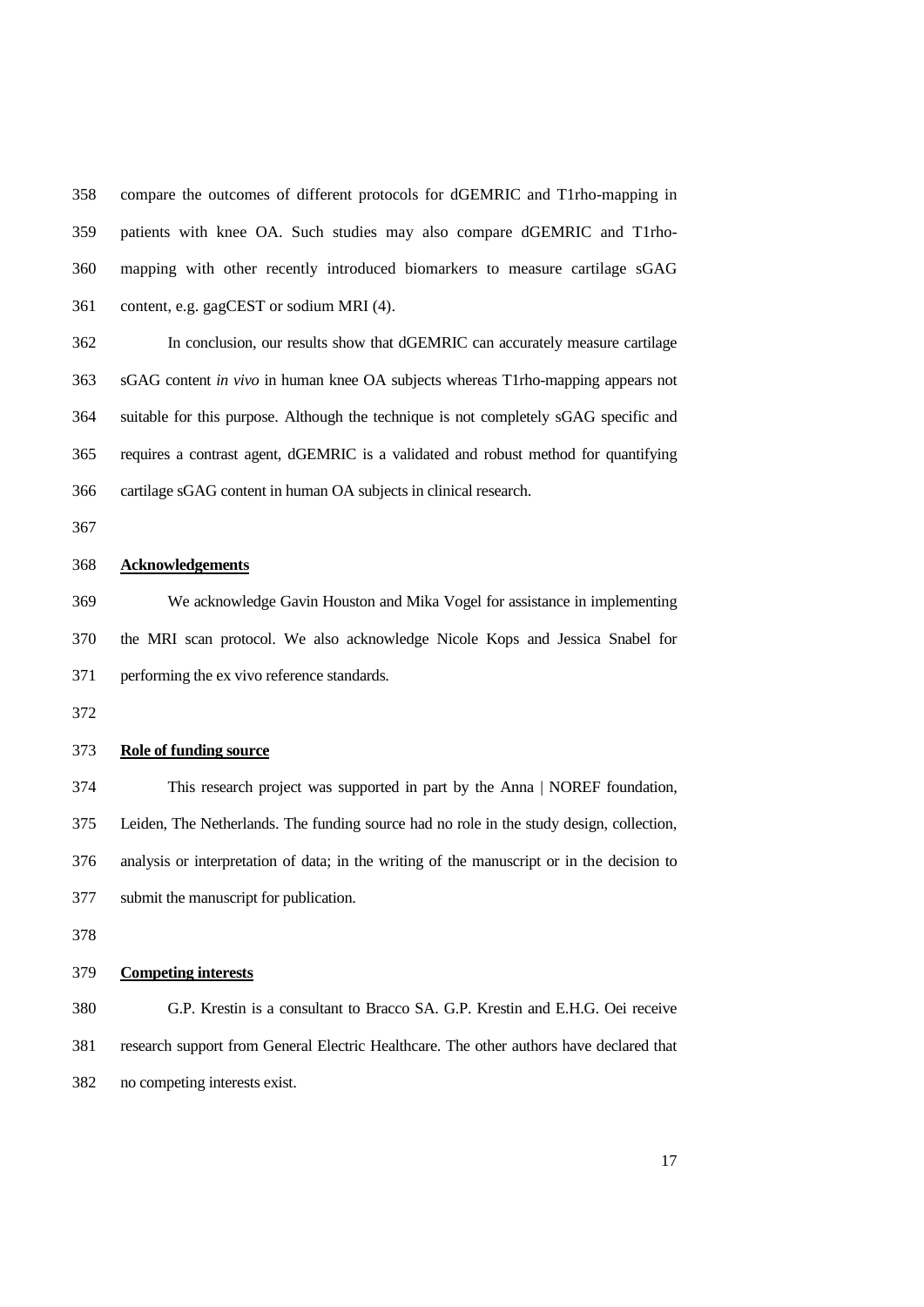# **References**

- <span id="page-17-0"></span> 1. Litwic A, Edwards MH, Dennison EM, Cooper C. Epidemiology and burden of osteoarthritis. British medical bulletin. 2013;105:185-99.
- <span id="page-17-1"></span> 2. Hunter DJ. Pharmacologic therapy for osteoarthritis--the era of disease modification. Nat Rev Rheumatol. 2011;7(1):13-22.
- <span id="page-17-2"></span> 3. Neu CP. Functional imaging in OA: role of imaging in the evaluation of tissue biomechanics. Osteoarthritis Cartilage. 2014;22(10):1349-59.
- <span id="page-17-3"></span> 4. Oei EH, van Tiel J, Robinson WH, Gold GE. Quantitative radiologic imaging techniques for articular cartilage composition: toward early diagnosis and development of disease-modifying therapeutics for osteoarthritis. Arthritis Care Res (Hoboken). 2014;66(8):1129-41.
- <span id="page-17-4"></span> 5. Bashir A, Gray ML, Hartke J, Burstein D. Nondestructive imaging of human cartilage glycosaminoglycan concentration by MRI. Magn Reson Med. 1999;41(5):857-65.
- <span id="page-17-5"></span> 6. Wang L, Regatte RR. T1rho MRI of human musculoskeletal system. J Magn Reson Imaging. 2015;41(3):586-600.
- <span id="page-17-6"></span> 7. Regatte RR, Akella SV, Wheaton AJ, et al. 3D-T1rho-relaxation mapping of articular cartilage: in vivo assessment of early degenerative changes in symptomatic osteoarthritic subjects. Acad Radiol. 2004;11(7):741-9.
- <span id="page-17-7"></span> 8. Li X, Han ET, Ma CB, Link TM, Newitt DC, Majumdar S. In vivo 3T spiral imaging based multi-slice T(1rho) mapping of knee cartilage in osteoarthritis. Magn
- Reson Med. 2005;54(4):929-36.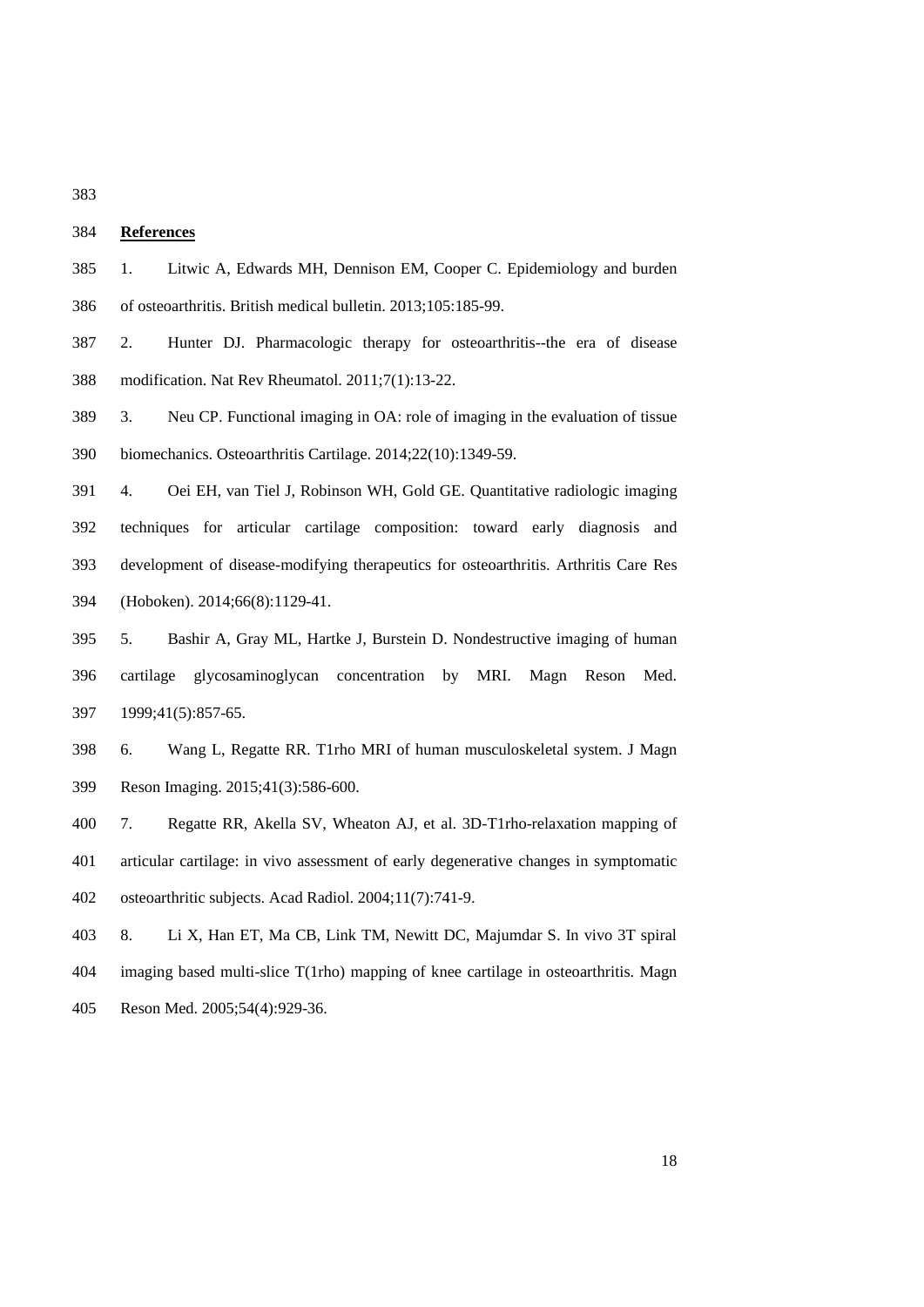<span id="page-18-0"></span> 9. Duvvuri U, Kudchodkar S, Reddy R, Leigh JS. T(1rho) relaxation can assess longitudinal proteoglycan loss from articular cartilage in vitro. Osteoarthritis Cartilage. 2002;10(11):838-44.

<span id="page-18-1"></span> 10. Regatte RR, Akella SV, Borthakur A, Reddy R. Proton spin-lock ratio imaging for quantitation of glycosaminoglycans in articular cartilage. J Magn Reson Imaging. 2003;17(1):114-21.

<span id="page-18-2"></span> 11. Keenan KE, Besier TF, Pauly JM, et al. Prediction of glycosaminoglycan content in human cartilage by age, T1rho and T2 MRI. Osteoarthritis Cartilage. 2011;19(2):171-9.

<span id="page-18-3"></span> 12. Li X, Cheng J, Lin K, et al. Quantitative MRI using T1rho and T2 in human osteoarthritic cartilage specimens: correlation with biochemical measurements and histology. Magn Reson Imaging. 2011;29(3):324-34.

<span id="page-18-4"></span> 13. Watanabe A, Wada Y, Obata T, et al. Delayed gadolinium-enhanced MR to determine glycosaminoglycan concentration in reparative cartilage after autologous chondrocyte implantation: preliminary results. Radiology. 2006;239(1):201-8.

<span id="page-18-5"></span>14. Wong CS, Yan CH, Gong NJ, Li T, Chan Q, Chu YC. Imaging biomarker with

 T1rho and T2 mappings in osteoarthritis - In vivo human articular cartilage study. Eur J Radiol. 2013;82(4):647-50.

<span id="page-18-6"></span> 15. Nishioka H, Hirose J, Nakamura E, et al. T1rho and T2 mapping reveal the in vivo extracellular matrix of articular cartilage. J Magn Reson Imaging. 2012;35(1):147-55.

<span id="page-18-7"></span> 16. Kellgren JH, Lawrence JS. Radiological assessment of osteo-arthrosis. Ann Rheum Dis. 1957;16(4):494-502.

**Met opmaak:** Engels (V.S.)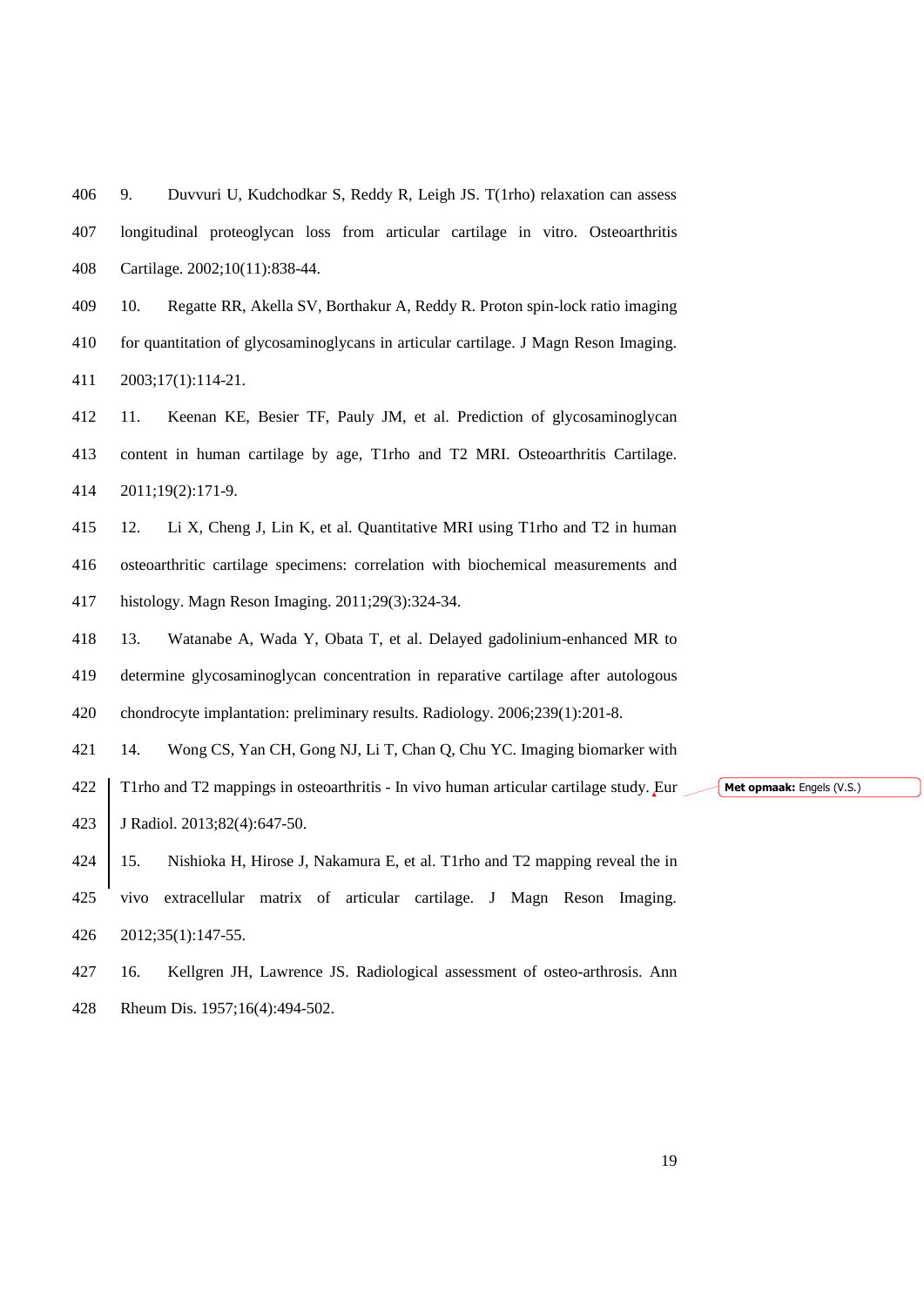- <span id="page-19-0"></span>17. Chen W, Takahashi A, Han ET. 3D Quantitative Imaging of T1rho and T2. In:
- 19th, ed. International Society for Magnetic Resonance in Medicine: Annual Meeting
- & Exhibition. Montréal2011.
- <span id="page-19-1"></span> 18. McKenzie CA, Williams A, Prasad PV, Burstein D. Three-dimensional delayed gadolinium-enhanced MRI of cartilage (dGEMRIC) at 1.5T and 3.0T. J Magn Reson Imaging. 2006;24(4):928-33.
- <span id="page-19-2"></span> 19. Tiderius CJ, Olsson LE, de Verdier H, Leander P, Ekberg O, Dahlberg L. Gd- DTPA2)-enhanced MRI of femoral knee cartilage: a dose-response study in healthy volunteers. Magn Reson Med. 2001;46(6):1067-71.
- <span id="page-19-3"></span> 20. Tiderius CJ, Olsson LE, Leander P, Ekberg O, Dahlberg L. Delayed gadolinium-enhanced MRI of cartilage (dGEMRIC) in early knee osteoarthritis. Magn Reson Med. 2003;49(3):488-92.
- <span id="page-19-4"></span> 21. Bron EE, van Tiel J, Smit H, et al. Image registration improves human knee cartilage T1 mapping with delayed gadolinium-enhanced MRI of cartilage (dGEMRIC). Eur Radiol. 2013;23(1):246-52.
- <span id="page-19-5"></span> 22. van Tiel J, Bron EE, Tiderius CJ, et al. Reproducibility of 3D delayed gadolinium enhanced MRI of cartilage (dGEMRIC) of the knee at 3.0 T in patients with early stage osteoarthritis. Eur Radiol. 2013;23(2):496-504.
- <span id="page-19-6"></span> 23. Klein S, van der Heide UA, Lips IM, van Vulpen M, Staring M, Pluim JP. Automatic segmentation of the prostate in 3D MR images by atlas matching using localized mutual information. Med Phys. 2008;35(4):1407-17.
- <span id="page-19-7"></span> 24. Klein S, Staring M, Murphy K, Viergever MA, Pluim JP. elastix: a toolbox for intensity-based medical image registration. IEEE Trans Med Imaging. 2010;29(1):196-205.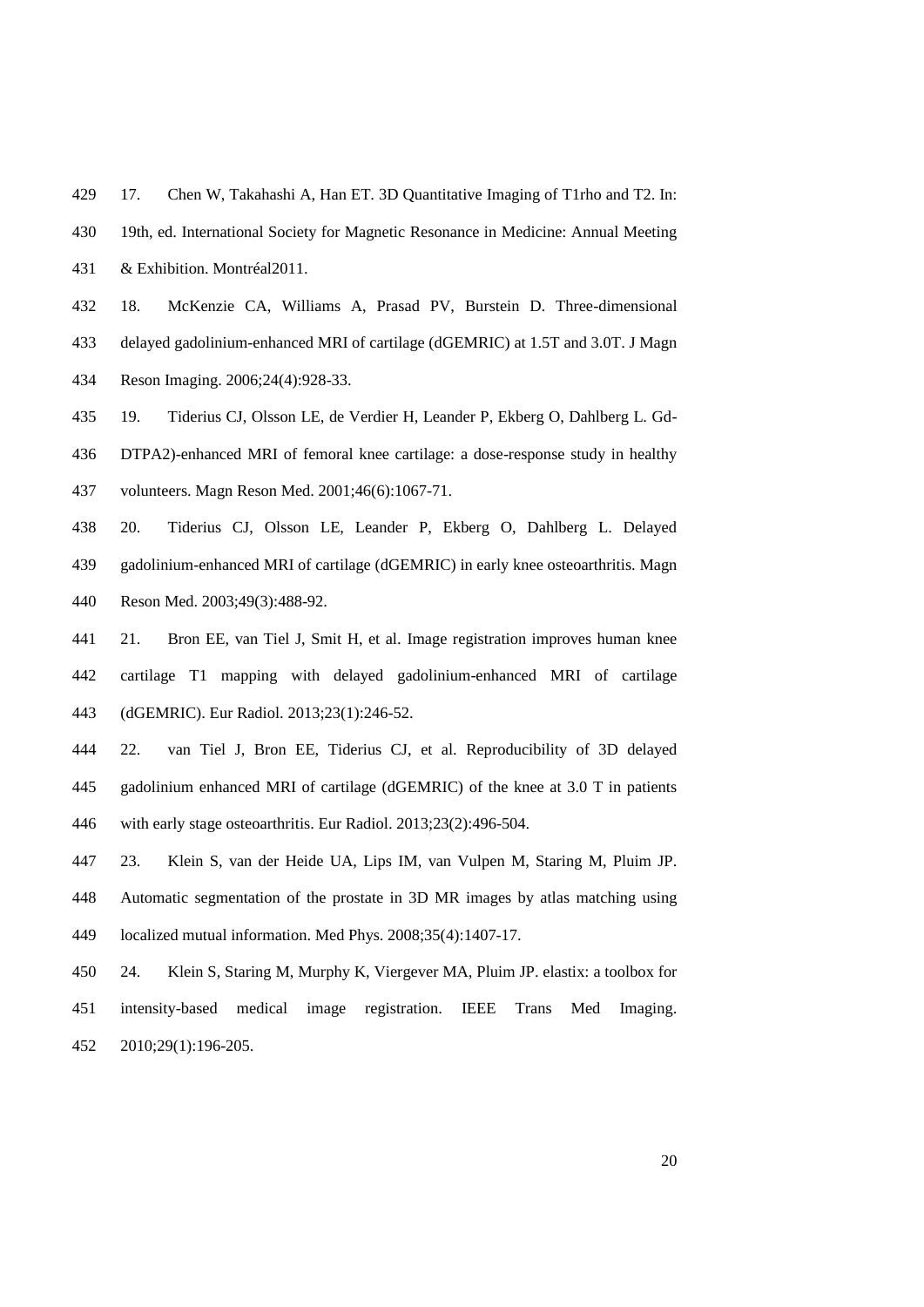- <span id="page-20-0"></span> 25. Cavassila S, Deval S, Huegen C, van Ormondt D, Graveron-Demilly D. Cramer-Rao bounds: an evaluation tool for quantitation. NMR Biomed.
- 2001;14(4):278-83.
- 26. Sijbers J, Den Dekker AJ, Raman E, Van Dyck D. Parameter estimation from magnitude MR images. Int J Imag Syst Tech. 1999;10(2):109-14.
- 27. Rao CR. Minimum variance and the estimation of several parameters. Cambridge Univ Press. 1946;43:280-3.
- <span id="page-20-1"></span> 28. Tiderius C, Hori M, Williams A, et al. dGEMRIC as a function of BMI. Osteoarthritis Cartilage. 2006;14(11):1091-7.
- <span id="page-20-2"></span> 29. Farndale RW, Buttle DJ, Barrett AJ. Improved quantitation and discrimination of sulphated glycosaminoglycans by use of dimethylmethylene blue. Biochim Biophys Acta. 1986;883(2):173-7.
- <span id="page-20-3"></span> 30. Bank RA, Krikken M, Beekman B, et al. A simplified measurement of degraded collagen in tissues: application in healthy, fibrillated and osteoarthritic cartilage. Matrix biology : journal of the International Society for Matrix Biology. 1997;16(5):233-43.
- <span id="page-20-4"></span> 31. Lunn DJ, Thomas A, Best N, Spiegelhalter D. WinBUGS – A Bayesian modelling framework: Concepts, structure, and extensibility. Statistics and Computing. 2000;10:325-37.
- <span id="page-20-5"></span> 32. Gelman A, Meng XL, Stern H. Posterior predictive assessment of model fitness via realized discrepancies. Statistica Sinica. 1996;6:733-807.
- <span id="page-20-6"></span> 33. Watanabe A, Boesch C, Anderson SE, Brehm W, Mainil Varlet P. Ability of dGEMRIC and T2 mapping to evaluate cartilage repair after microfracture: a goat study. Osteoarthritis Cartilage. 2009;17(10):1341-9.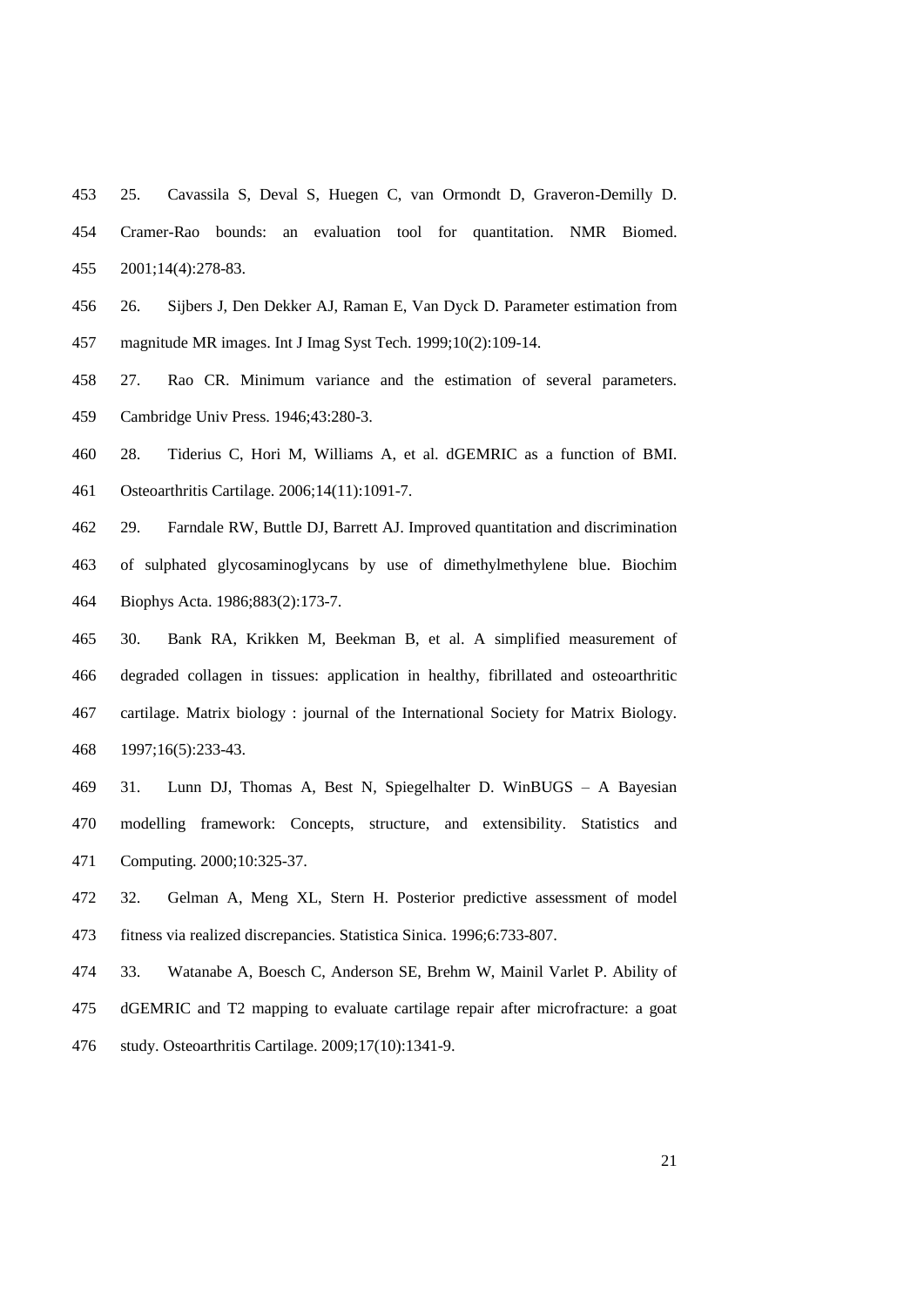<span id="page-21-2"></span><span id="page-21-1"></span>

| 478 | of Gd-DTPA $(2)(-)$ into articular cartilage. Osteoarthritis Cartilage. 2012;20 $(2):117-$ |
|-----|--------------------------------------------------------------------------------------------|
| 479 | 26.                                                                                        |
| 480 | 35.<br>van Tiel J, Kotek G, Reijman M, et al. Delayed gadolinium-enhanced MRI of           |
| 481 | the meniscus (dGEMRIM) in patients with knee osteoarthritis: relation with meniscal        |
| 482 | degeneration on conventional MRI, reproducibility, and correlation with dGEMRIC.           |
| 483 | Eur Radiol. 2014;24(9):2261-70.<br>Met opmaak: Engels (V.S.)                               |
| 484 | Mosher TJ, Zhang Z, Reddy R, et al. Knee articular cartilage damage in<br>36.              |
| 485 | osteoarthritis: analysis of MR image biomarker reproducibility in ACRIN-PA 4001            |
| 486 | multicenter trial. Radiology. 2011;258(3):832-42.                                          |
| 487 |                                                                                            |
| 488 |                                                                                            |

# <span id="page-21-0"></span>34. Salo EN, Nissi MJ, Kulmala KA, Tiitu V, Toyras J, Nieminen MT. Diffusion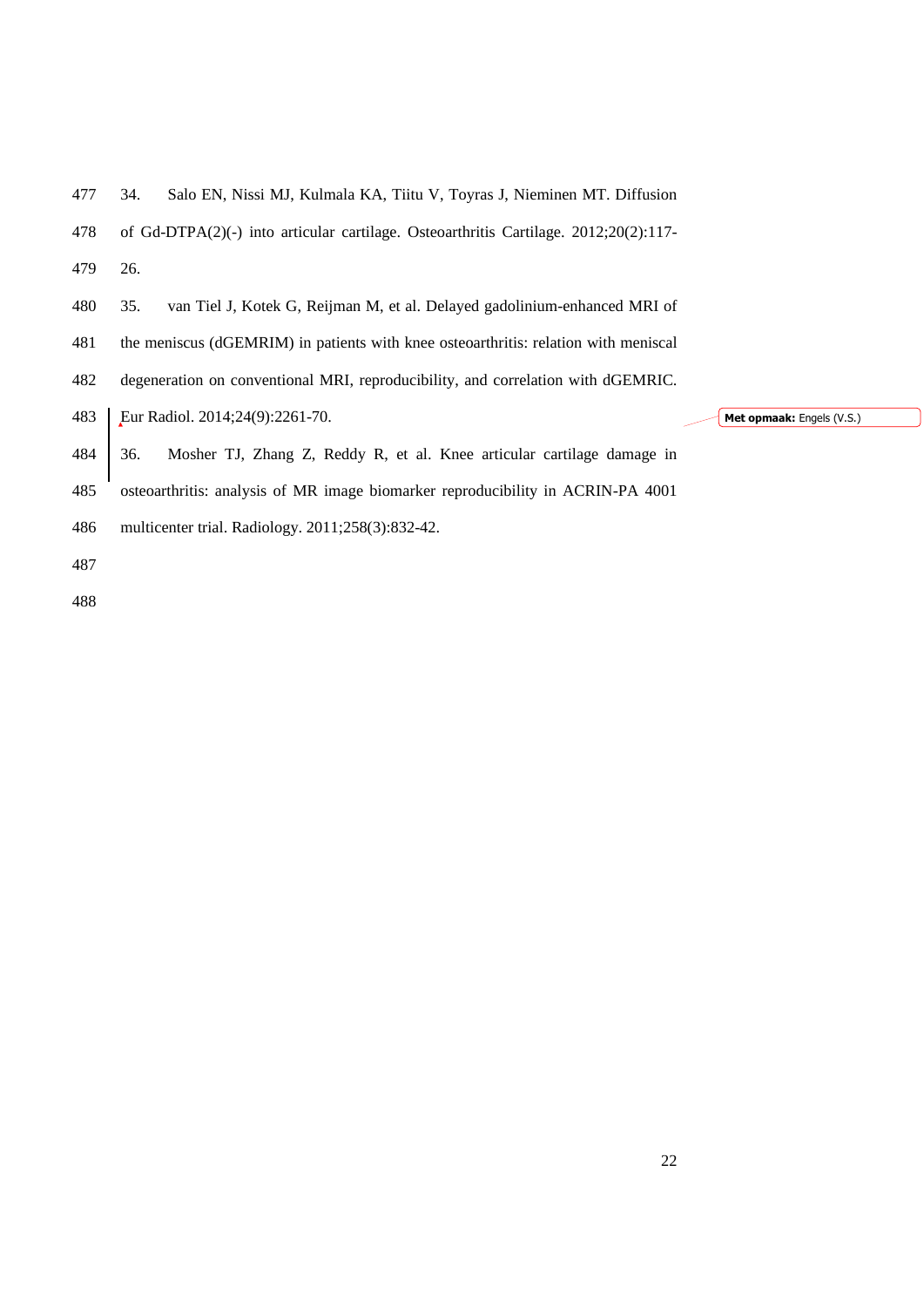## **Figure captions**

### Figure 1: Regions of interest in dGEMRIC and T1rho-mapping

 Representation of the three anatomical cartilage ROIs in which outcomes of dGEMRIC and T1rho-mapping were calculated in 15 consecutive slices in each compartment of the tibiofemoral joint (lateral side shown in this example). The posterior non-weight-bearing cartilage of the femoral condyle (pFC) is shown in red, the weight-bearing cartilage of the femoral condyle (wbFC) is shown in green and the weight-bearing cartilage of the tibial plateaus (wbTP) is shown in yellow.

# Figure 2: Average regression line of dGEMRIC and *ex vivo* reference standards for sGAG and collagen content of articular cartilage

 Average regression line of mean T1GD relaxation times in all anatomical ROIs with sGAG content of the cartilage measured and DMMB assay (A) and outcomes of dGEMRIC and collagen content of the cartilage measured with hydroxyproline assay (B). The dashed lines indicate the 95% confidence band of the average regression lines of the analyzed subjects in our study.

### Figure 3: Average regression line of T1rho-mapping and *ex vivo* reference standards for

sGAG and collagen content of articular cartilage

 Average regression line of mean T1rho relaxation times in all anatomical ROIs with sGAG content of the cartilage measured and DMMB assay (A) and outcomes of T1rho-mapping and collagen content of the cartilage measured with hydroxyproline assay (B). The dashed lines indicate the 95% confidence band of the average regression lines of the analyzed subjects in our study.

- 
-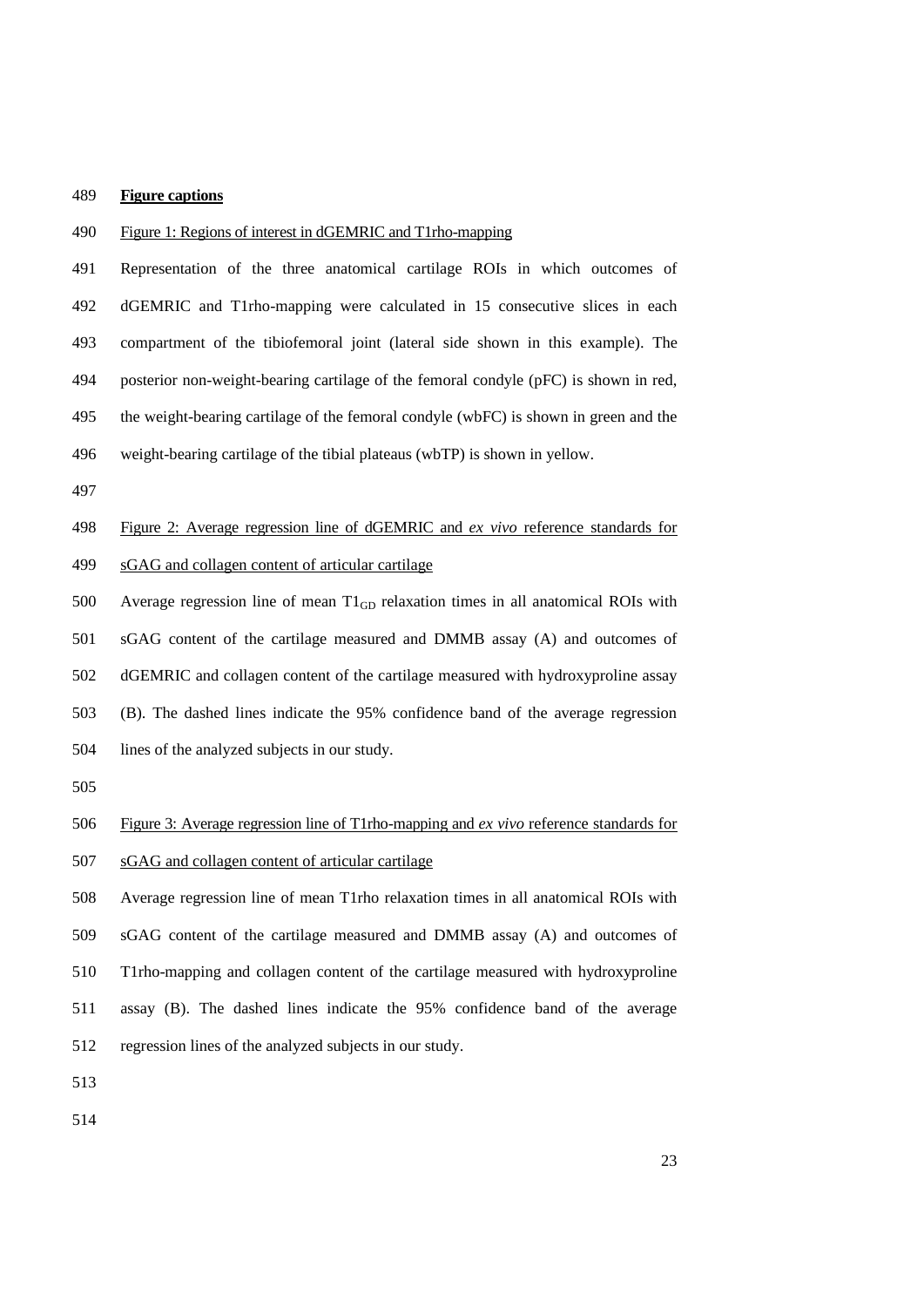## Figure 4: Spatial agreement between MRI, EPIC-μCT and histology

 Representative images of matching sagittal slides of dGEMRIC and T1rho-mapping, EPIC-μCT and histology. The relaxation time and/or attenuation of cartilage are 518 visualized in color and representative for sGAG content. In dGEMRIC high  $T1_{GD}$ 519 represent high sGAG content and low  $T1_{GD}$  represent low sGAG content. In T1rho mapping the opposite is true for T1rho relaxation times. In EPIC-μCT high attenuation represents a low sGAG content of cartilage and a low attenuation represents high sGAG content. In the Safranin-O staining used on the histological sections, the location and intensity of the redness is representative for cartilage sGAG distribution and content. A high intensity represents high sGAG content and a low intensity or discoloration represents a low or absent sGAG content. The top row shows visual agreement for dGEMRIC and disagreement for T1rho-mapping in relative high cartilage sGAG content and the bottom row shows the same for a relative low cartilage sGAG content in the superficial and partially mid zone of the cartilage. The example images are obtained form male subjects of which the relative low sGAG content subject was 66 years of age and the relative high sGAG content subject was55 years at the time of inclusion. Visual slice matching was performed for the histological slices and the microscopic magnification was 10 times.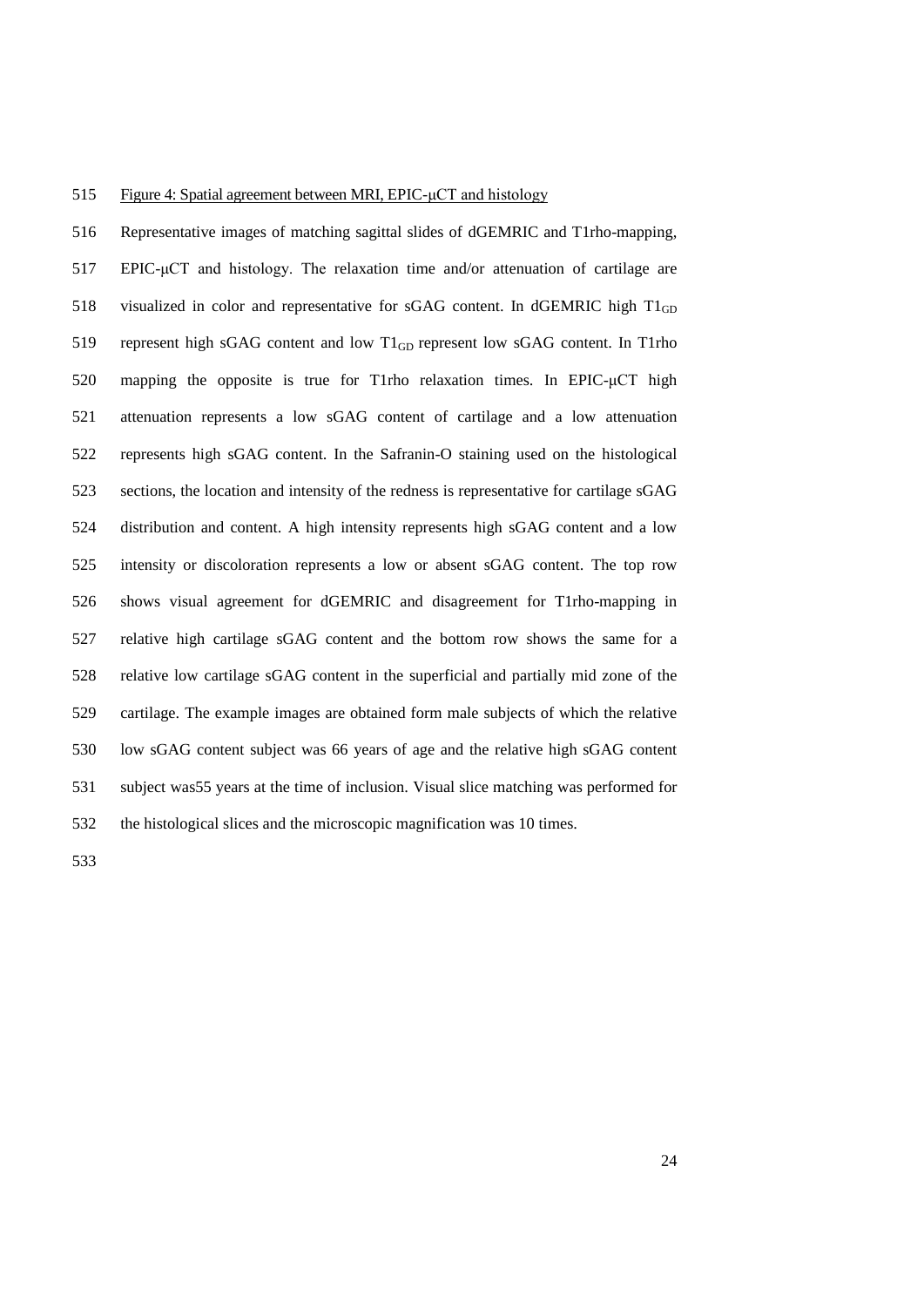# 534 **Tables and captions**

# 535 Table 1: MRI protocol parameters

| <b>Sequence</b>              | resolution<br><b>High</b> | T1rho-      | dGEMRIC            |  |  |
|------------------------------|---------------------------|-------------|--------------------|--|--|
|                              | <b>SPGR</b>               | mapping     |                    |  |  |
| Plane                        | Sagittal                  | Sagittal    | Sagittal           |  |  |
| Imaging mode                 | 3D                        | 3D          | 3D                 |  |  |
| Sequence                     | <b>SPGR</b>               | <b>FSE</b>  | <b>IR SPGR</b>     |  |  |
| Matrix (frequency)           | 512                       | 288         | 288                |  |  |
| Matrix (phase)               | 512                       | 192         | 192                |  |  |
| Number of slices             | 108                       | 36          | 36                 |  |  |
| FOV (mm)                     | 150                       | 150         | 150                |  |  |
| Slice thickness (mm)         | $1.0\,$                   | 3.0         | $\overline{3.0}$   |  |  |
| $TSL$ (ms)                   | $\overline{NA}$           | 1/16/32/64/ | NA                 |  |  |
|                              |                           | 125         |                    |  |  |
| $\overline{\text{FSL}}$ (Hz) | NA                        | 500         | NA                 |  |  |
| $TI$ (ms)                    | NA                        | NA          | 2100 / 800 / 400 / |  |  |
|                              |                           |             | 200 / 100          |  |  |
| Flip angle $(°)$             | $\overline{12}$           | 90          | 15                 |  |  |
| Bandwidth (Hz/pixel)         | 122                       | 244         | 244                |  |  |
| Number<br>excitations        | 0.75                      | 0.5         | $\overline{1}$     |  |  |
| averaged                     |                           |             |                    |  |  |
| Fat saturated                | Yes                       | Yes         | N <sub>o</sub>     |  |  |
| Acquisition time (min)       | 05:37                     | 05:43       | 14:18              |  |  |

536 FOV: field of view; FSE: fast spin-echo; FSL: spin lock frequency;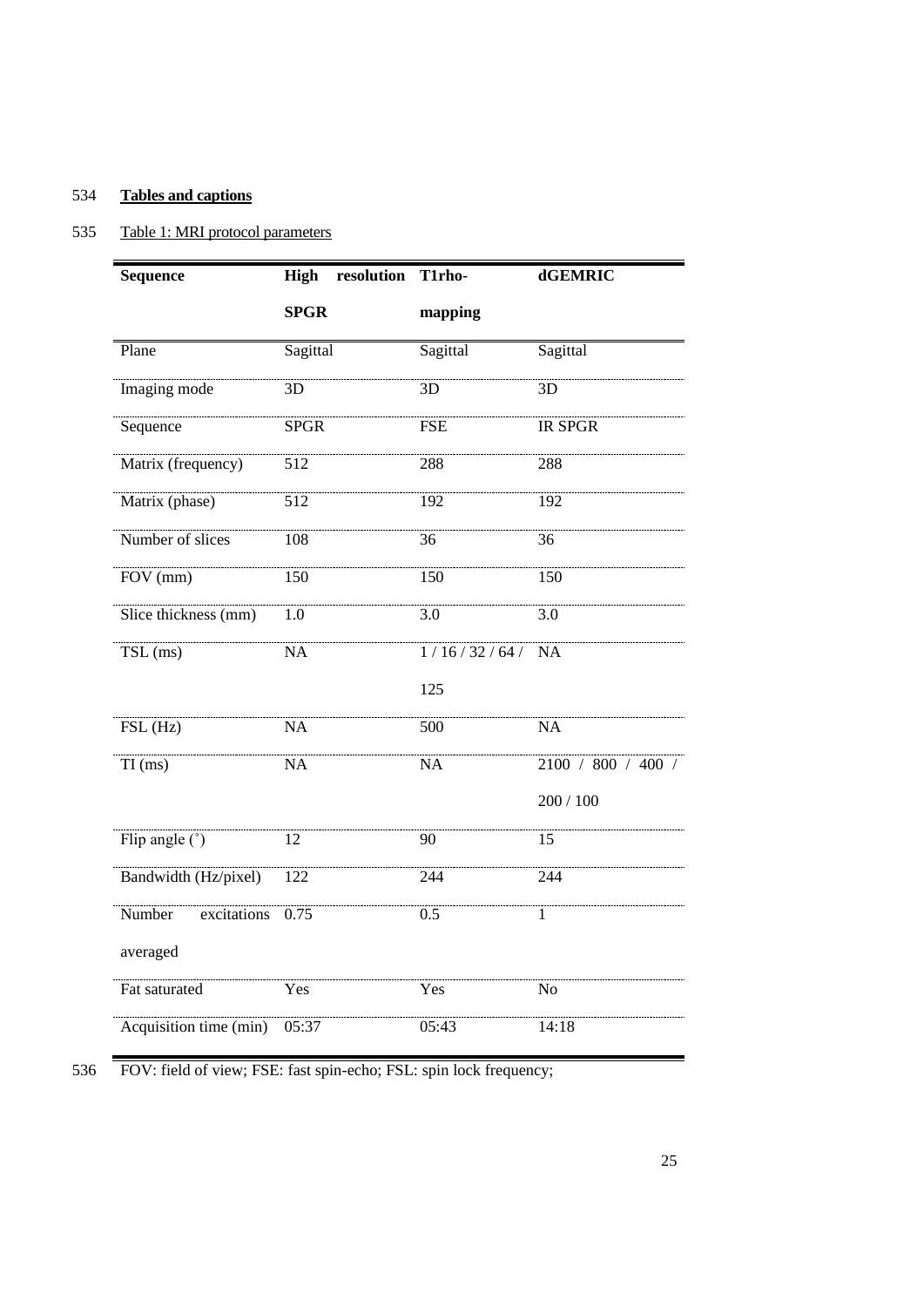IR SPGR: inversion recovery spoiled gradient-echo; NA: not applicable; SPGR:

| 538 | spoiled gradient-echo; TI: inversion time; TSL: spin lock time |  |  |  |  |
|-----|----------------------------------------------------------------|--|--|--|--|
|     |                                                                |  |  |  |  |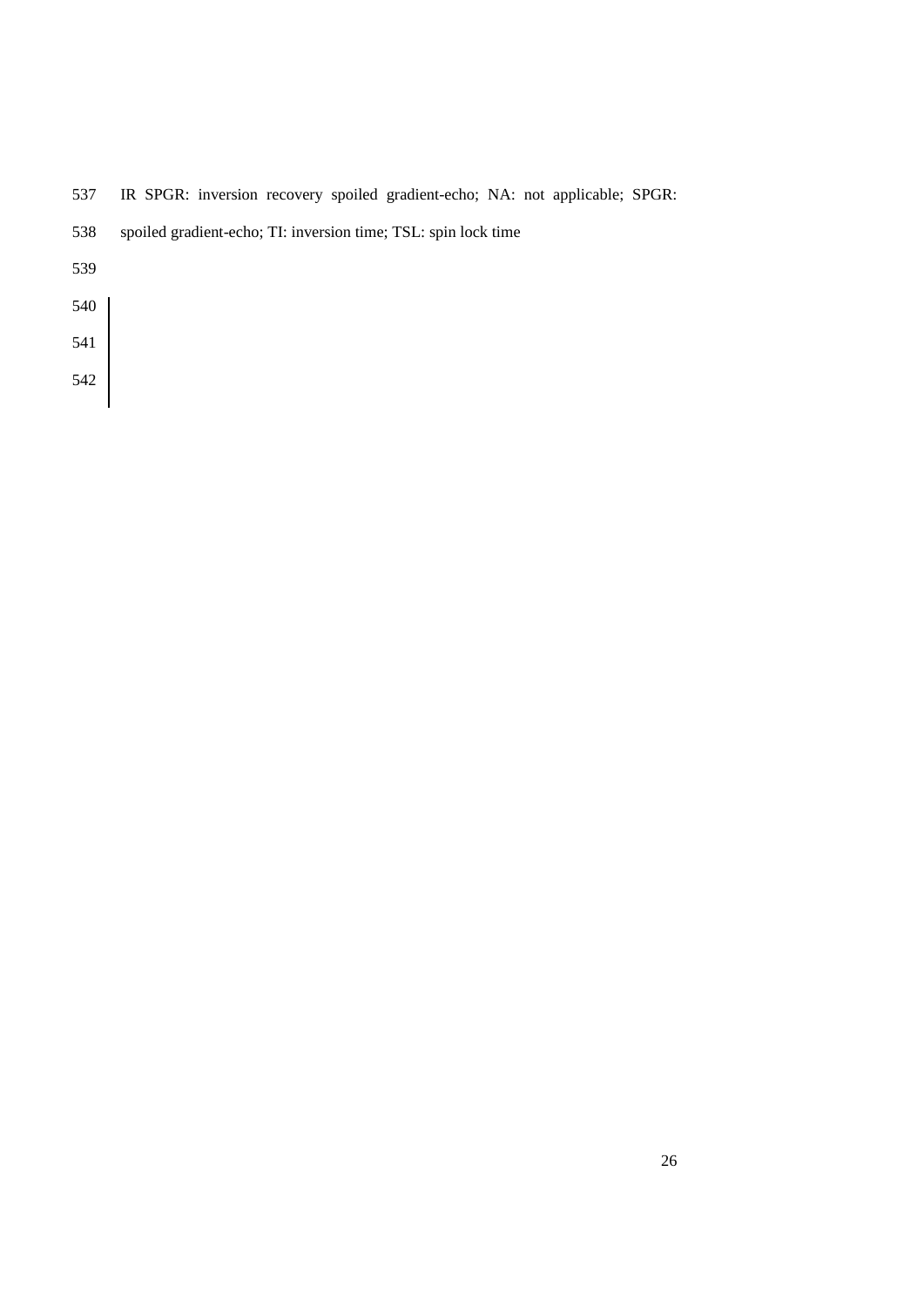

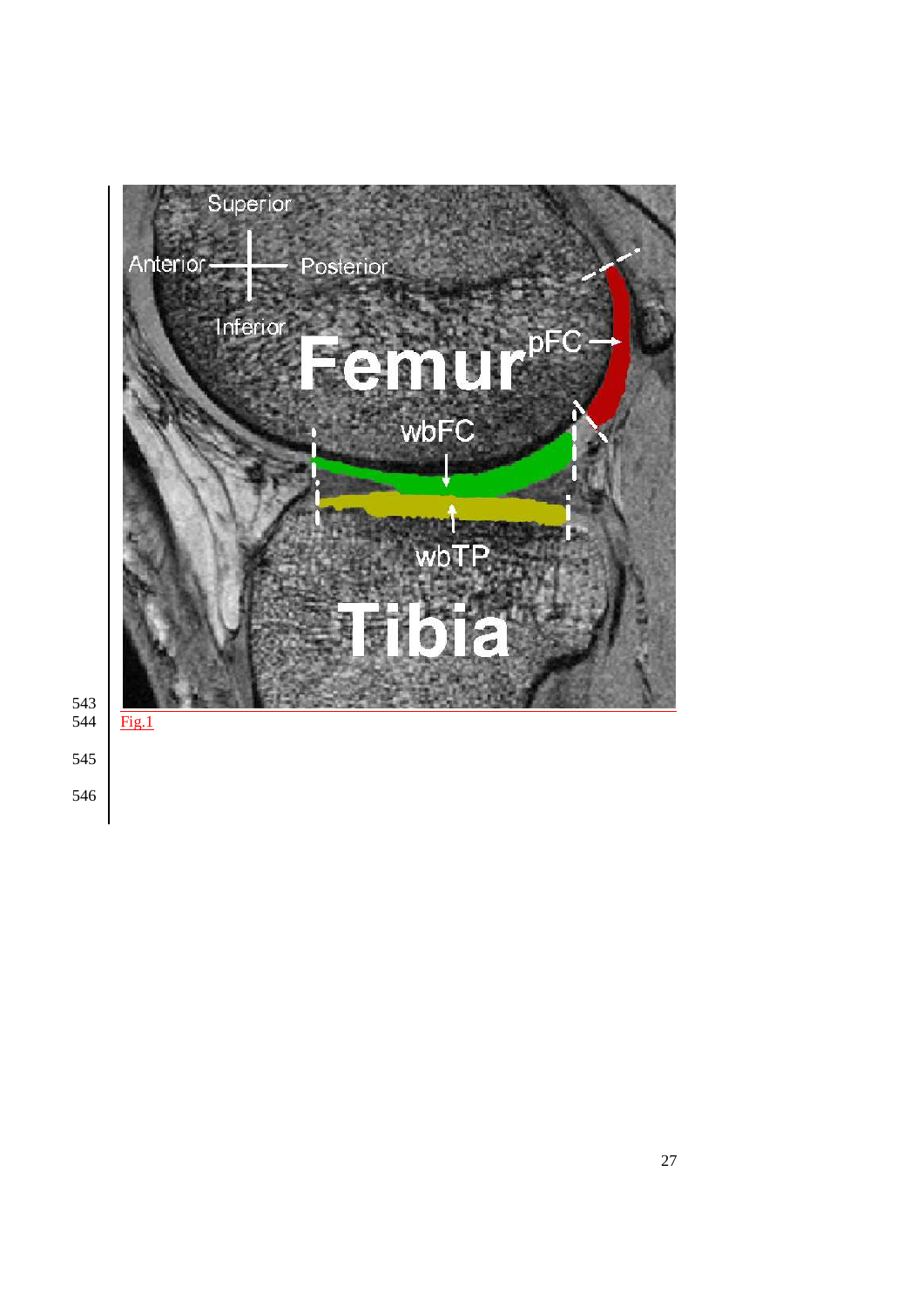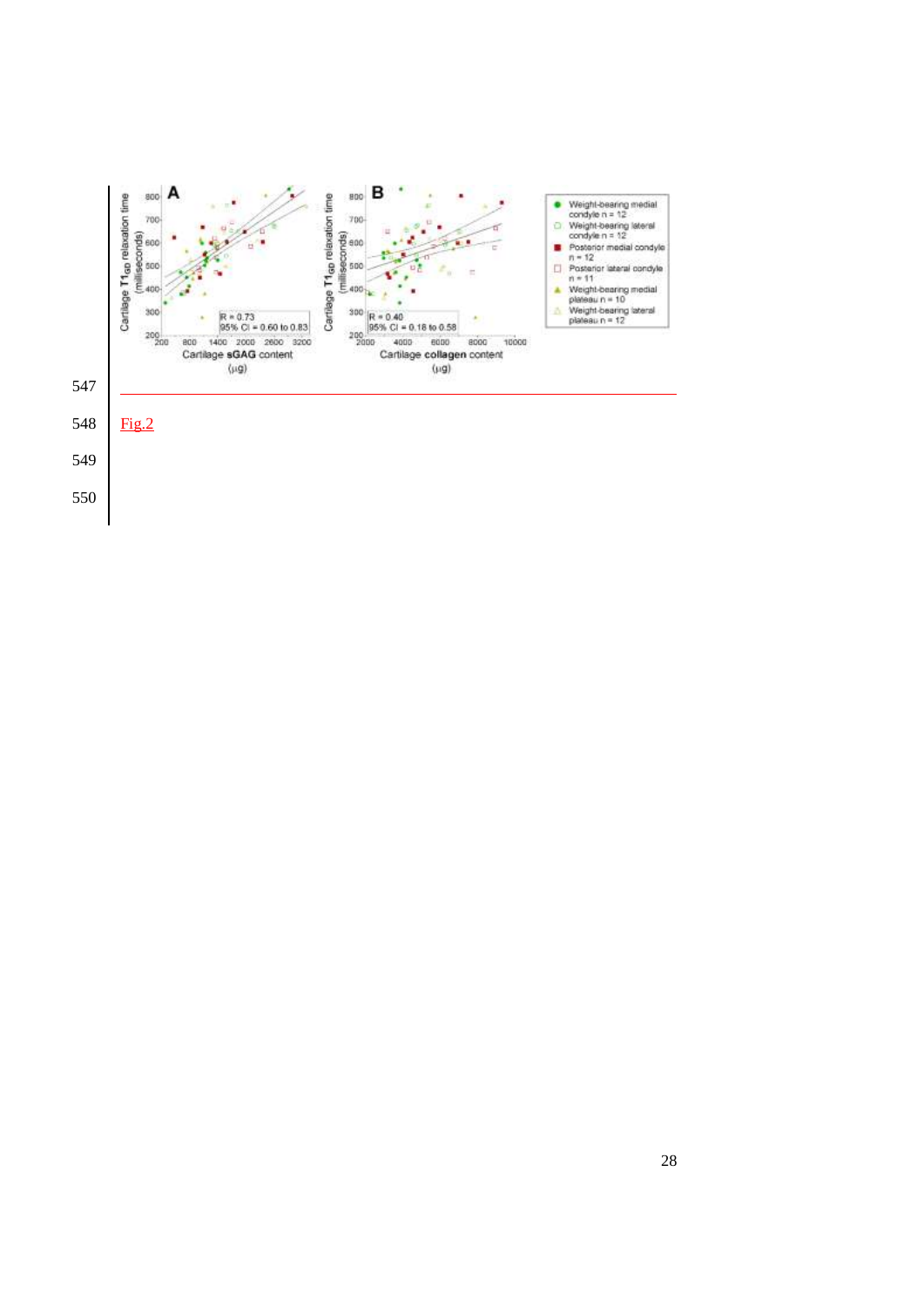